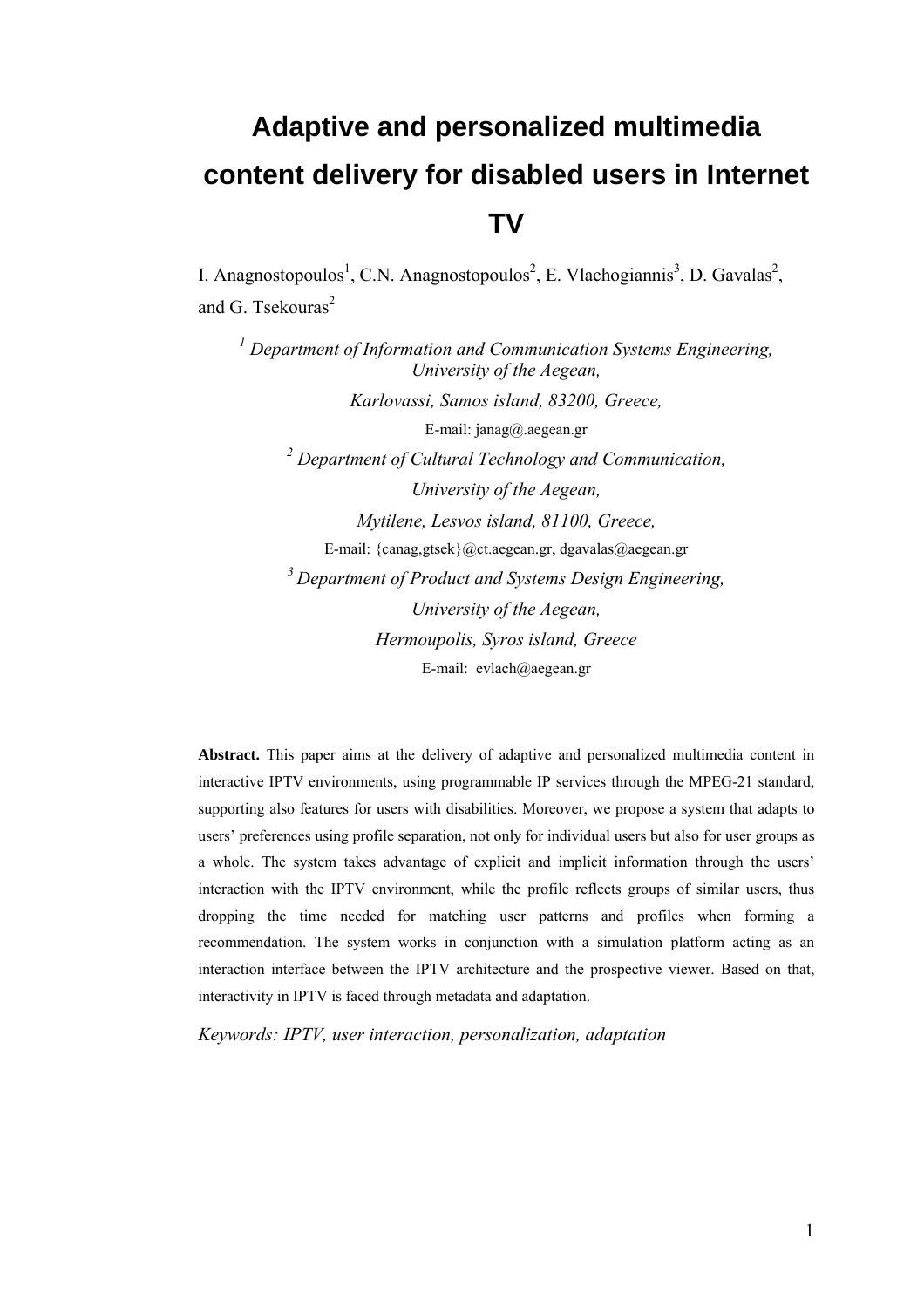# **1 Introduction**

Nowadays, the amount of available disseminated digital content is increasing over the Internet and broadcast network technologies. Thus, more and more augmented personalized schemas and mechanisms are required by the content consumers (users), who desire to adequately deal with this vast amount of information. Personalization increases the possibility of creating a plethora of new services for both users and content providers. Thus, a provider may broadcast the same multimedia content to the consumers, while their front-end terminals display differentiated interactive services, according to the user profile such as personal preferences, location-based characteristics, users' disabilities etc.

In order to create personalized multimedia content, appropriate media elements and metadata must be selected from the multimedia storages on the basis of the user profile information and contextual situation. Metadata, also called data about data, provide enhanced content description including characteristics about the data such as accuracy, reliability and other qualitative features. Metadata provide the mechanism to describe data in a consistent form allowing users to gain a uniform understanding of the content and purpose of datasets.

Most metadata formats are XML-based, thus having hierarchical structures suitable for most types of content format (MPEG-7 [1] and MPEG-21 [2]). For instance, information can be displayed on the client screen in the interactive IPTV paradigm, while playing the audiovisual content. Apart from metadata, rich media is also a key technology, especially for multimedia content and interactive services, enhancing the synergy between the traditional broadcast networks and Internet technologies [3].

In addition, IPTV is now considered to be one of the key growth areas for telecom/broadcast operators, as well as content providers. Related technologies that use the Internet Protocol infrastructure, are continuously emerging globally, with promising user-centric prospects, while interactive services allow the user to not only receive information but to control and/or process it. Another interesting service in IPTV environments are recommendation systems. These systems provide personalized TV models based on user modelling and browsing behaviour. The term browsing behaviour is used in order to highlight the interactivity of the user similarly to the interaction the user has when browses the web. TV recommender systems have the potential to become essential tools not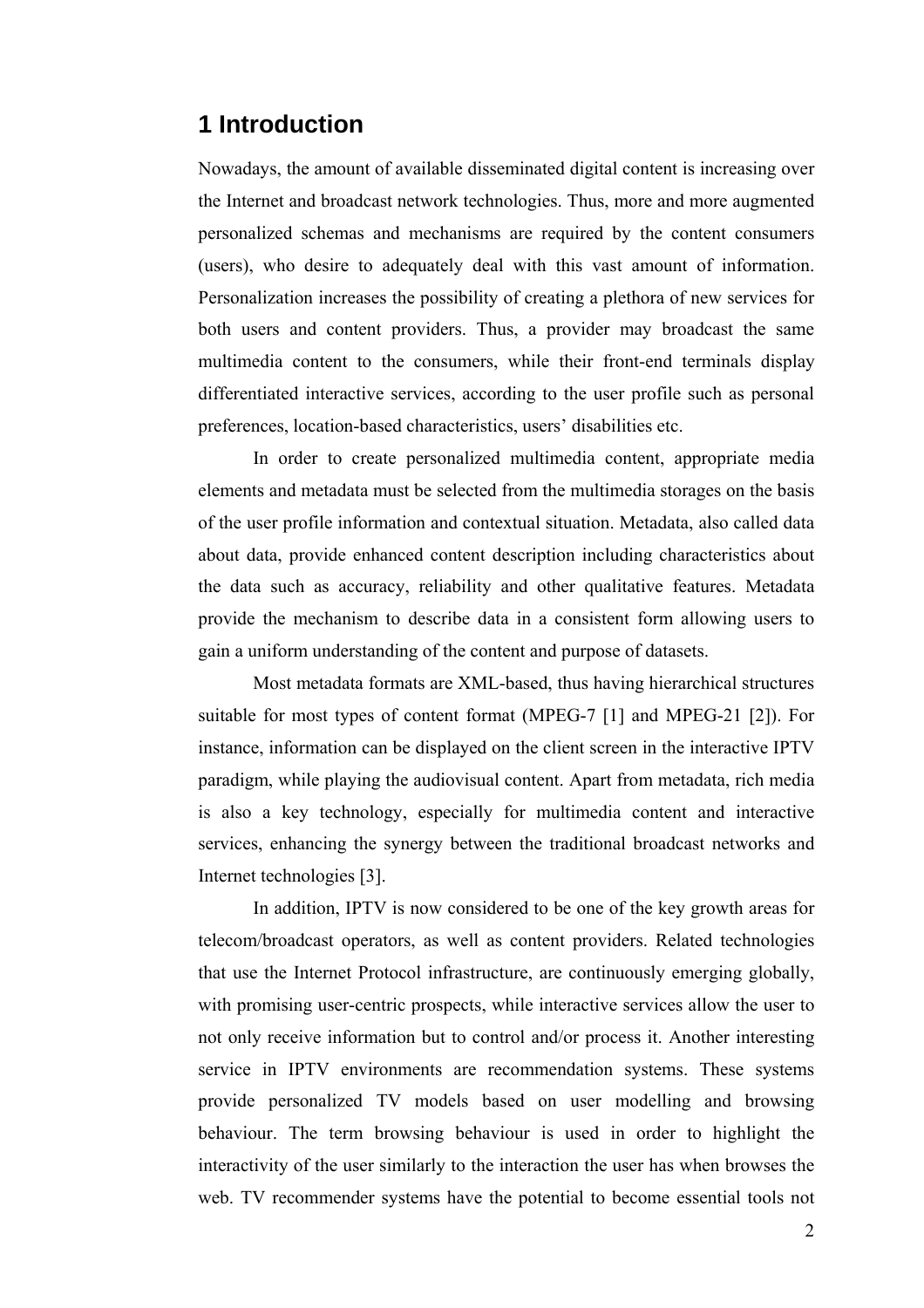only in aiding people to choose what content they will consume but also how to consume the same content if they have disabilities [4], [5], [6], [7], [8], [9]. In order for these systems to work properly and achieve their aims there are many problems and issues that must be solved from other research fields such as Human Computer Interaction, Psychology etc.

In this paper a novel approach for intelligent content personalization in Internet TV using the new MPEG-21 standard is introduced aiming at the delivery of interactive services to users with disabilities. Moreover, we propose a recommendation system that adapts to users' needs using profile information either from a single user or from a specific user group as a whole. The system takes advantage of explicit and implicit information through the users' interaction with the IPTV system and the profile reflects groups of similar users, thus decreasing the time needed for matching user patterns and profiles when forming a recommendation.

The remainder of the paper is organised as follows. In the next section, a survey of the related work in the field of recommendation systems for interactive TV environments is presented. Section 3 presents an overview of the features of IPTV as well as of the MPEG-21 multimedia framework. In Section 4 we describe our system, which performs personalization and profile separation. Finally, Section 5 presents all design issues and implemented sub-systems regarding the IPTV simulation platform we used, while Section 6 concludes and summarizes our work.

### **2 Related work**

This section describes the related work in the field of recommendation systems for interactive TV environments. Some approaches use implicit, while others explicit techniques for processing user browsing behaviour and personalized preferences. In [10] the authors propose an Internet-based recommendation system named PTV. Through this system users register, login, and consume their personalized recommendations as specially customized HTML. The system produces personalized TV guides by integrating user profiling, content-based reasoning, and collaborative profiling techniques. The system also supports WML for mobile phones and PDAs. However, in this approach only explicit information is used,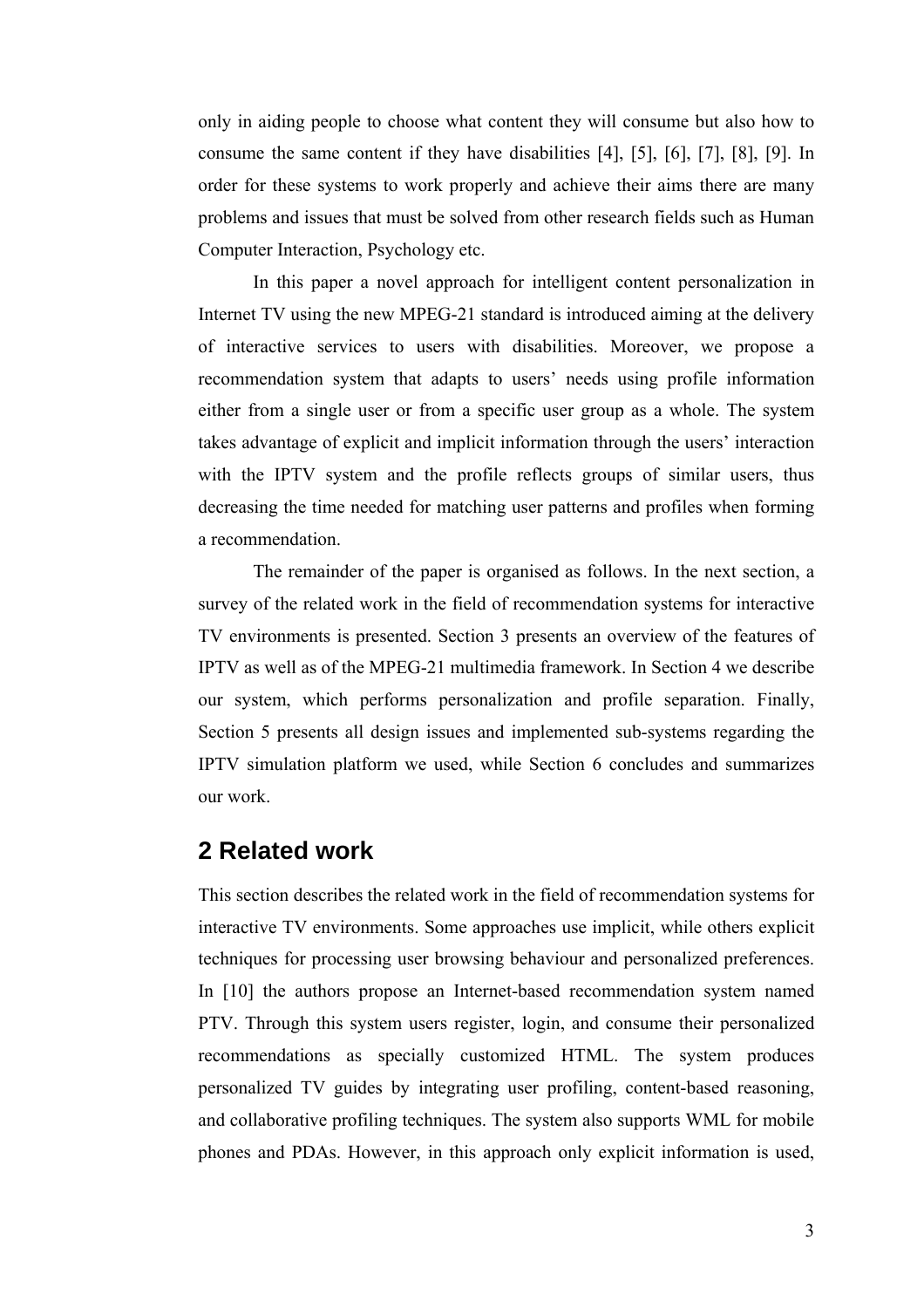meaning that no implicit information is used in order to extract users' interaction history or behaviour.

Other approaches are actually belong to the recommendation type of systems called Electronic Program Guides (EPGs) [11], [12]. These systems use multi-agent architectures, where specialized software modules (agents) collect data about available events and monitor the user's interaction behaviour, through a multimodal user interface.

The authors in [11] and [12] propose a Personalized EPG that employs an agent-based system designed for set-top box operation, by using three user modelling modules, which collaborate in preparing the final recommendations. The modules used explicit, stereotypical and dynamic user preferences.

Moreover, in the works described in [13] and [14], multi-agent TV recommendation systems are designed to work together and collectively model the profile information on a particular user. The systems both include implicit and explicit methods since they encapsulate implicit interaction history, explicit TV viewing preferences, and feedback information either implicitly or explicitly conducted.

To be more specific, the authors in [14] proposed a hybrid multi-agent recommendation system, which combines one explicit recommender agent with two implicit recommender agents through the implementation of Bayesian methods and Decision Trees. In addition, the authors in [15] developed the TV Advisor, where users enter their explicit preferences in order to produce a list of recommendations.

Current EPGs found in products such as DirecTV and EchoStar's digital satellite set-top boxes, cable set-top boxes from Time-Warner Cable and Cable-Vision, and personal video recorders by TiVo and ReplayTV, offer users several methods for searching and browsing TV listings [16].

## **3 Internet Protocol Television and MPEG-21**

#### *3.1 IPTV – an overview*

One of the most promising services in Internet technology is without doubt IPTV (Internet Protocol television). In this technology, television and/or video signals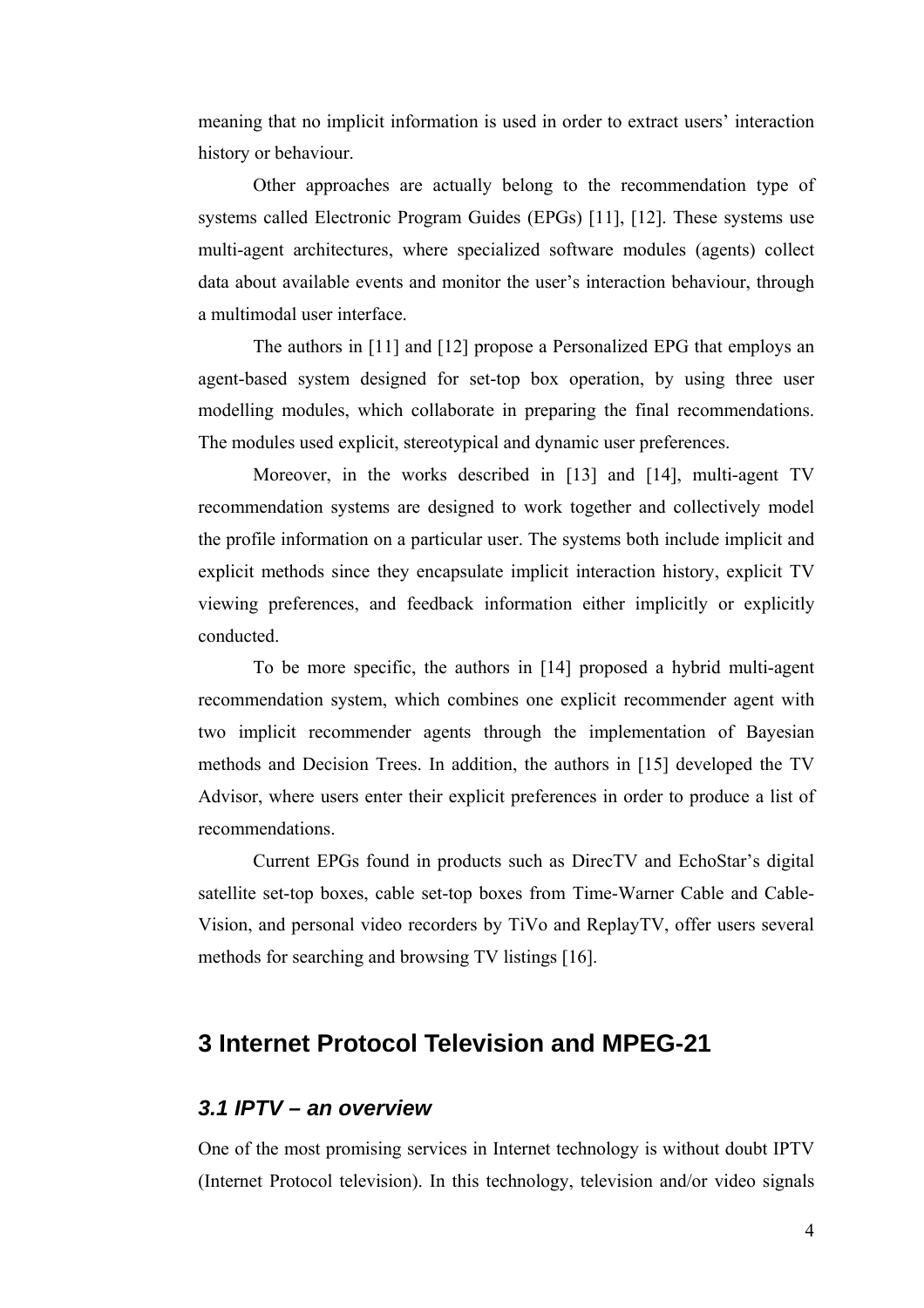are distributed to subscribers or viewers using a broadband connection over the Internet Protocol using packets over a network infrastructure. The distinctive feature of this service is that interactivity can be easily provided, since the user can compile the program according to his individual preferences. Apart from classic programs from broadcasters and TV stations, the content can also be watched with a time delay. IPTV networks work similarly to cable systems whereby video/audio signals are groomed at a centralized head end and distributed over a private network. With IPTV, the customer base employs a twoway, digital equipment, allowing for interactivity.

However, sometimes IPTV is often provided in conjunction with Video on Demand and may be bundled with Internet services such as Internet access and VoIP. The physical path that delivers the service to users does not always come to the user over the Internet, but over carrier owned fiber optics, or coaxial cables.

The benefits arising from IPTV have not only one dimension, such as interactivity, but many others arise as well for both users and content providers. The user can receive telephone, data and video for a monthly cost through an Internet provider undercutting combined costs of getting those services delivered by other means. On the other hand the provider may achieve the exclusivity of content for a specific target group of viewers. The provider can also increase its profits, through a variety of extra services such as billed personalized content delivery and/or targeted ads. Finally, IPTV as an IP-based service has the advantage of integration and convergence, mostly when using IMS-based solutions [17]. Converged services imply the interaction of existing services in a seamless manner to create new value added services.

As far as the limitations in IPTV are concerned, most of them are due to the fact that IPTV design requirements are fragmented. Suppliers and providers are still struggling to find sizeable commercial deployments to which they can sell their products in volume (information found at http://www.gdbtv.com/what.html). IPTV technology has also the drawback of different regional regulations and law frameworks regarding the physical layer and the way the provider uses cable, fiber, satellite or terrestrial means. Available bandwidth and data rates also vary among different Internet providers, while there is no standardisation among requirements for conditional access and digital-rights management. Also, issues such as integrating different management policies such as billing services and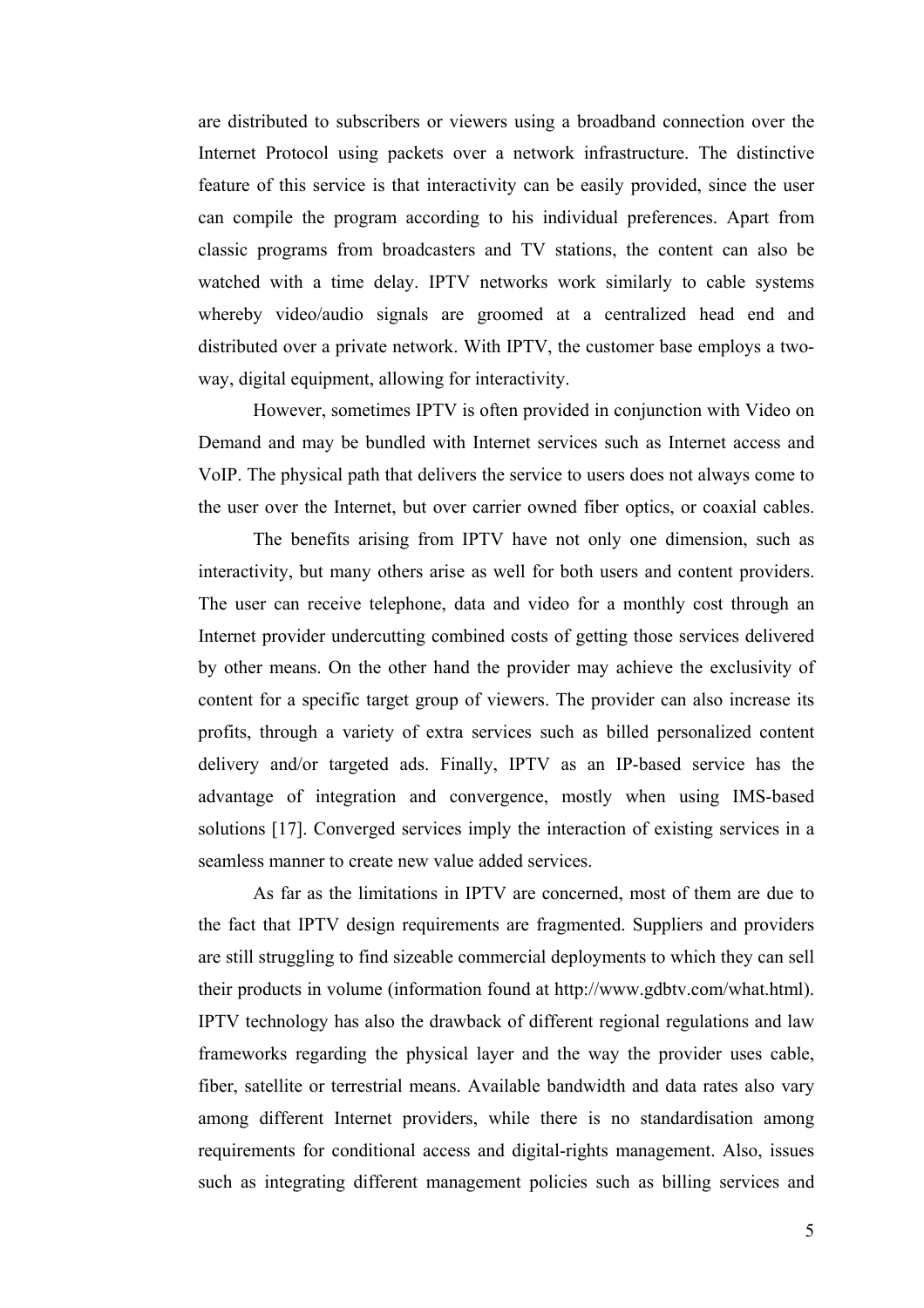similar consideration are still unsolved. Finally, since IPTV requires real-time data transmission by utilising the Internet Protocol, it is sensitive to packet loss and delays in those cases where network services are unreliable and mostly when streaming multimedia content across wireless links.

#### *3.2 The Multimedia Framework MPEG-21*

MPEG-21 Multimedia Framework is based mainly on two essential concepts: the definition of a fundamental unit of distribution and transaction named as the Digital Item, as well as the concept of users interacting with these units. Digital Items can be considered as the object of the Multimedia Framework (e.g., a video collection, music album), while users can be considered as the objects of the Multimedia Framework.



Figure 1. Layers and entities in MPEG-21

According to the technical report described in [2] the goal of MPEG-21 is to define the technology needed to support users to exchange, access, consume, trade and/or manipulate Digital Items in an efficient, transparent and interoperable way. In particular, this report gives an overview of the technologies that have been identified to enable this goal and that are consequently being reflected in the different parts of the MPEG-21 standard. The main entities involved in MPEG-21 are users and Digital Items as illustrated in Figure 1.

Moreover, an MPEG-21 User is any entity that interacts within the multimedia framework, thus it can be a content creator, a content distributor, or an end user. End users include individuals, communities, organisations, corporations, or consortia. Users are identified specifically by their relationships to others users for a certain interaction, and thus MPEG-21 makes no distinction between a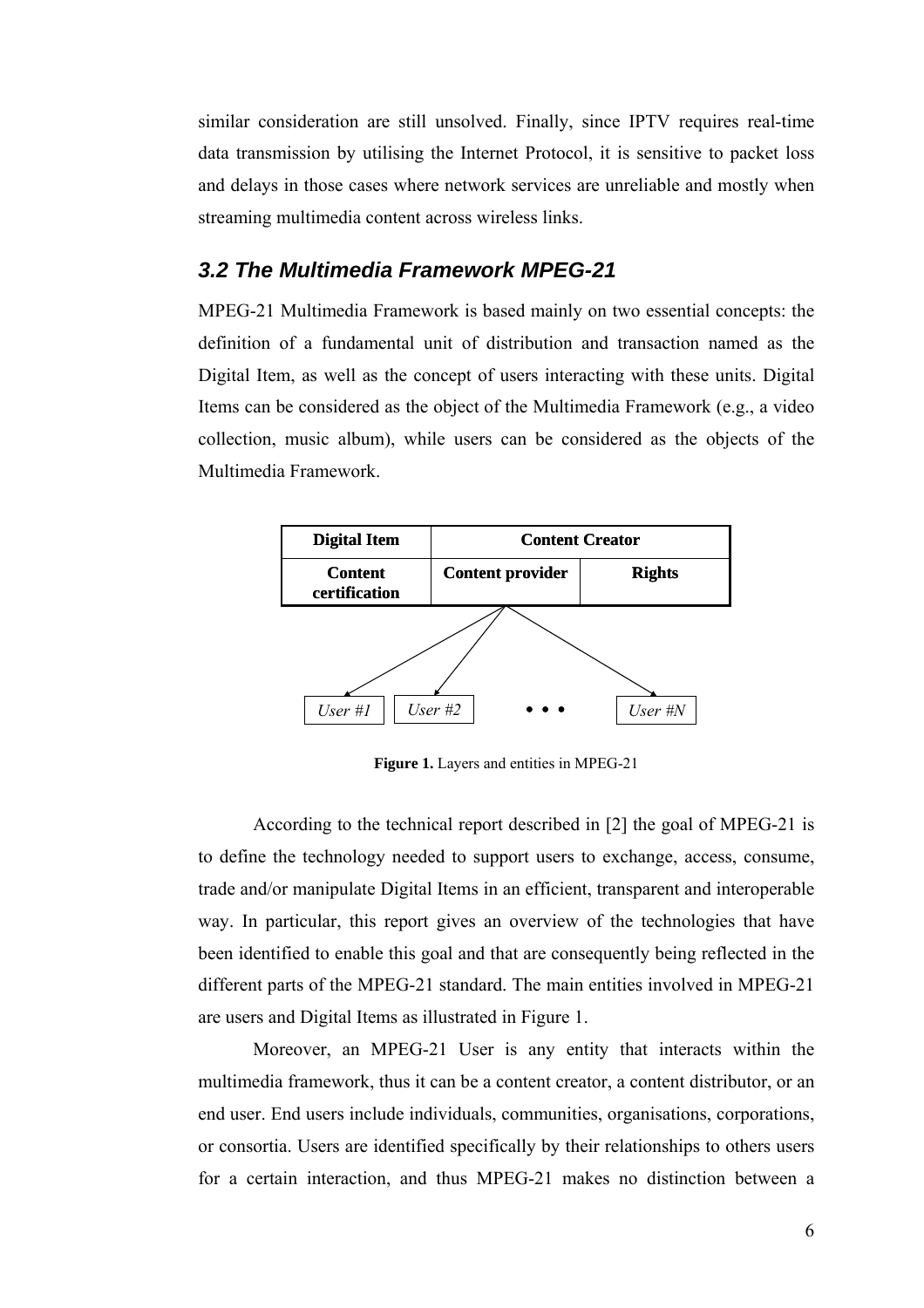"content provider" and a "consumer" since both are treated as Users in the Multimedia Framework.

The Digital Item is the basic unit regarding distribution and transaction among different users in the framework. It is a structured digital object with resources (e.g. videos, images, documents) holding a unique identification and corresponding metadata structured in XML schemas. The structure corresponds to the relationships among the parts of the Digital Item, which are both resources and metadata. Once the content (in the form of Digital Items resources) will be exchanged in the defined framework, there will be entities that will offer content customization functionalities to achieve an optimal end user experience. Therefore, MPEG-21 as a whole sets the trail to create a complete system, where specific entities play the role of the "bridge" between parts that have to be somehow related, such as the multimedia content and the interface environment [18].

# **4 The proposed system**

#### *4.1 Overview of the architecture*

As previously mentioned MPEG-21 is considered as the main medium for integrating rich interactive services into IPTV. Based on that, we planned a full scenario that includes production, delivery and use of the disseminated digital content, aiming at identifying the primary entities and the way these are involved in the overall system design. Thus, as depicted in Figure 2, the Content Designer (ConDes) identifies and describes the target groups using their profile (people with disabilities) and/or their preferences associating in parallel interaction modes (e.g. auditory description for visually impaired people, subtitles for hearingimpaired etc). By using authoring tools Content Designers develop the required content components upon the selection/adaptation on the interaction modes.

In case where a hearing-impaired end user wants to consume developed content the context of use is accompanied with attributes like access device capabilities, text appearance, time and location of the end user. The delivery of this context is accompanied upon the user request as well as according to the already provided profile. Then, the system maps the user's context of use with an appropriate composition of the components of the content. If, during content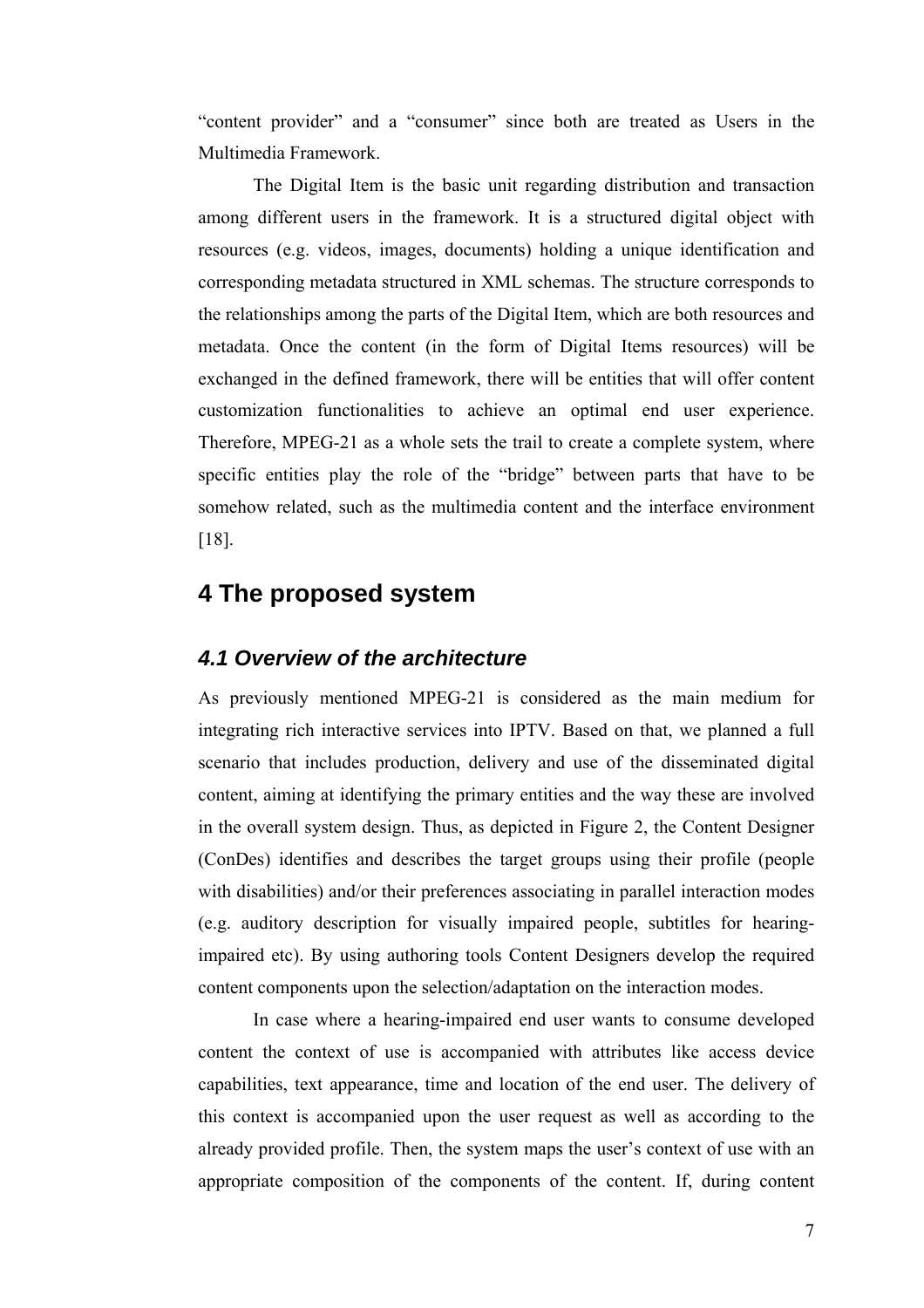consumption, the context of use is being modified, the system needs to be aware so that it can adapt to new requirements.



*& adaptation* 

**Figure 2.** Actors and related technologies in the proposed system

Even if MPEG-21 addresses considerations for adaptation and specifically accessibility by providing several related description elements into its schema, this cannot ensure the accessibility of delivered content. However, this is a fundamental condition for providing accessibility output of the systems involved. In other words, it should be able to provide the required infrastructure so that a digital content would be able to obtain the necessary variety for both the content designer, to be able to design accessible content, and the involved systems, to have the required information to deliver an accessible result. Figure 3 presents the stakeholders from the adaptation point of view, where the content provider, the author (also referred to as content designer), the authoring tools, the systems of the content provider and of course the consumer with his associated interaction profile (i.e., preferences, device capabilities) are identified and all play a major role to the iTV accessibility.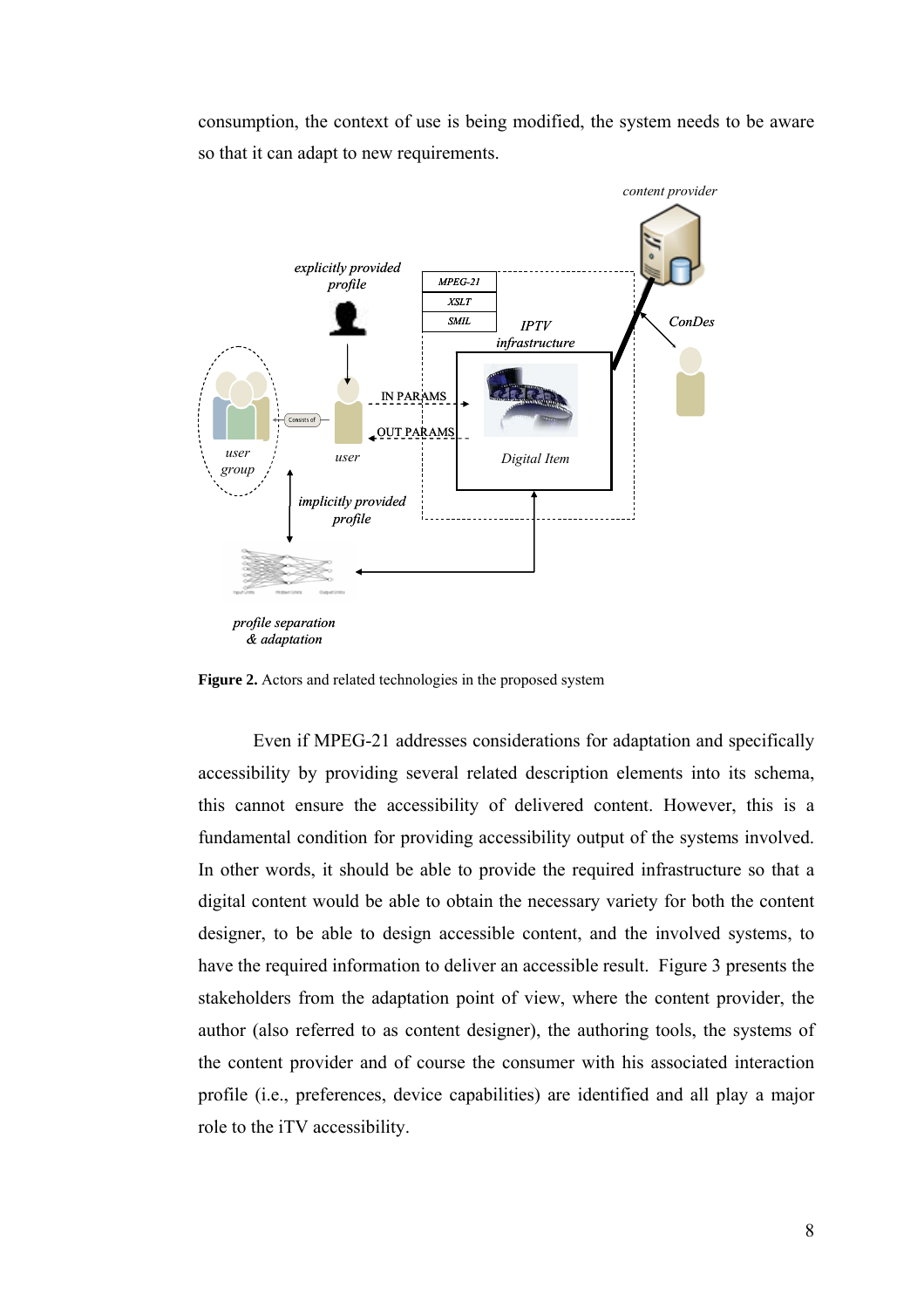

**Figure 3**. Multimedia delivery stakeholders

To sum up with, the role of the MPEG-21 towards accessibility is revealed through the following aspects:

*- Alternative content:* MPEG-21 offers metadata (as defined in MPEG21 - Part 7 [19]) that allows content providers to provide the content in one or more alternative ways. The ways often refer to different modalities and thus they can include captions, audio descriptions, etc.

*- Digital content navigation:* In interactive IPTV environments, navigation facilities within available content are provided by an Electronic Program Guide (EPG). This is actually the interactive portion of the system that offers the required functionality to the user including service selection and retrieval, service information and scheduling, updating profiles and personal preferences, rating processes and mechanisms etc.

*- Description of context of use (IN PARAMS):* The usage context actually refers to all the information that needs to be taken into account to adapt digital content according to the user's requirements.

*- Description of presentation parameters of digital content (OUT PARAMS):* This determines what technical characteristics need to be adapted. An important implementation consideration was the transformation of MPEG-21 to the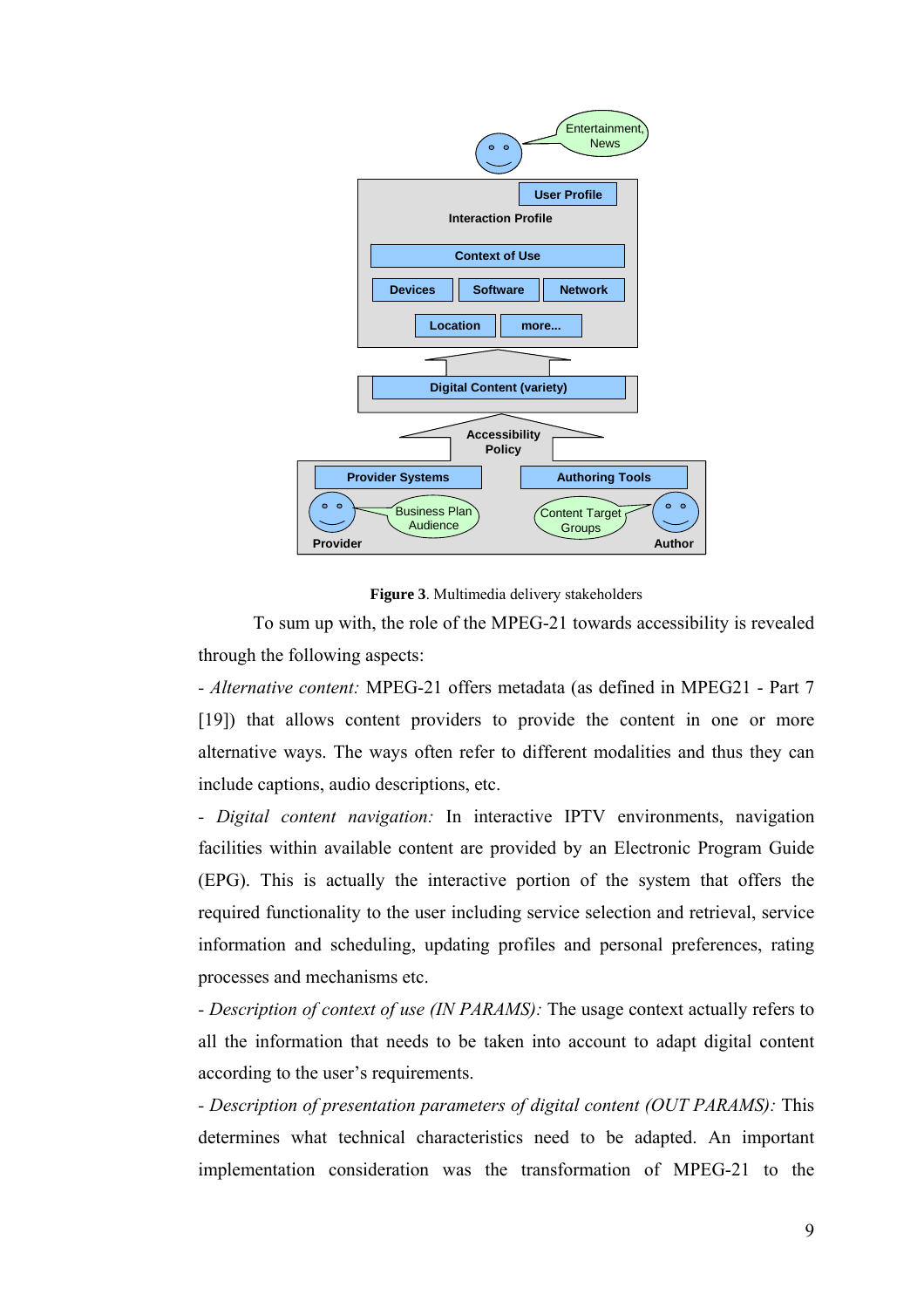Synchronized Multimedia Integration Language - SMIL format as an intermediate solution to ensure media players' compatibility. This involved the mapping between those two schemas realized using XSLT. SMIL, is a W3C recommended XML markup language and defines markup for timing, layout, animations, visual transitions, and media embedding. It allows the presentation of multimedia items such as text, images, video, and audio, as well as links to other SMIL entities and files from multiple Web servers.

*- Device accessibility:* This refers to the accessibility of the involved hardware including remote controls and set-top boxes

*- Content provider accessibility policy:* An important contribution to accessibility issues in MPEG-21 is the capability of applying and claiming for an accessibility policy. In other words, content providers need to be capable of applying a kind of accessibility policy based on the target consumer group and the former requirements for quality assurance. For instance, such a policy could require digital content to be accompanied by subtitles of two languages (e.g. English, Greek) and every image by an alternative text between two and ten words. Applying such policies requires a mechanism for validating a digital content against a policy description and could be for instance implemented based on Schematron (http://xml.ascc.net/schematron/schematron1-5.sch), which is an XML structure validation language for making assertions about the presence or absence of patterns in trees.

#### *4.2 Personalization and profile separation*

In our proposal the binding of metadata and XML descriptors with the actual multimedia content (i.e. video) is performed, thus creating the integrated Digital Item. A content manager is capable of controlling, refreshing and synchronizing metadata files in conformance with their content including detection and/or elimination of XML metadata (sub-)item (or component) duplicates.

When a Digital Item is processed, it is in the appropriate form to interact with an intelligent software module, which is able to assign a user/viewer to a specific category (class) matching the content that best suits to his preferences. The module that performs this process is a three-layer probabilistic neural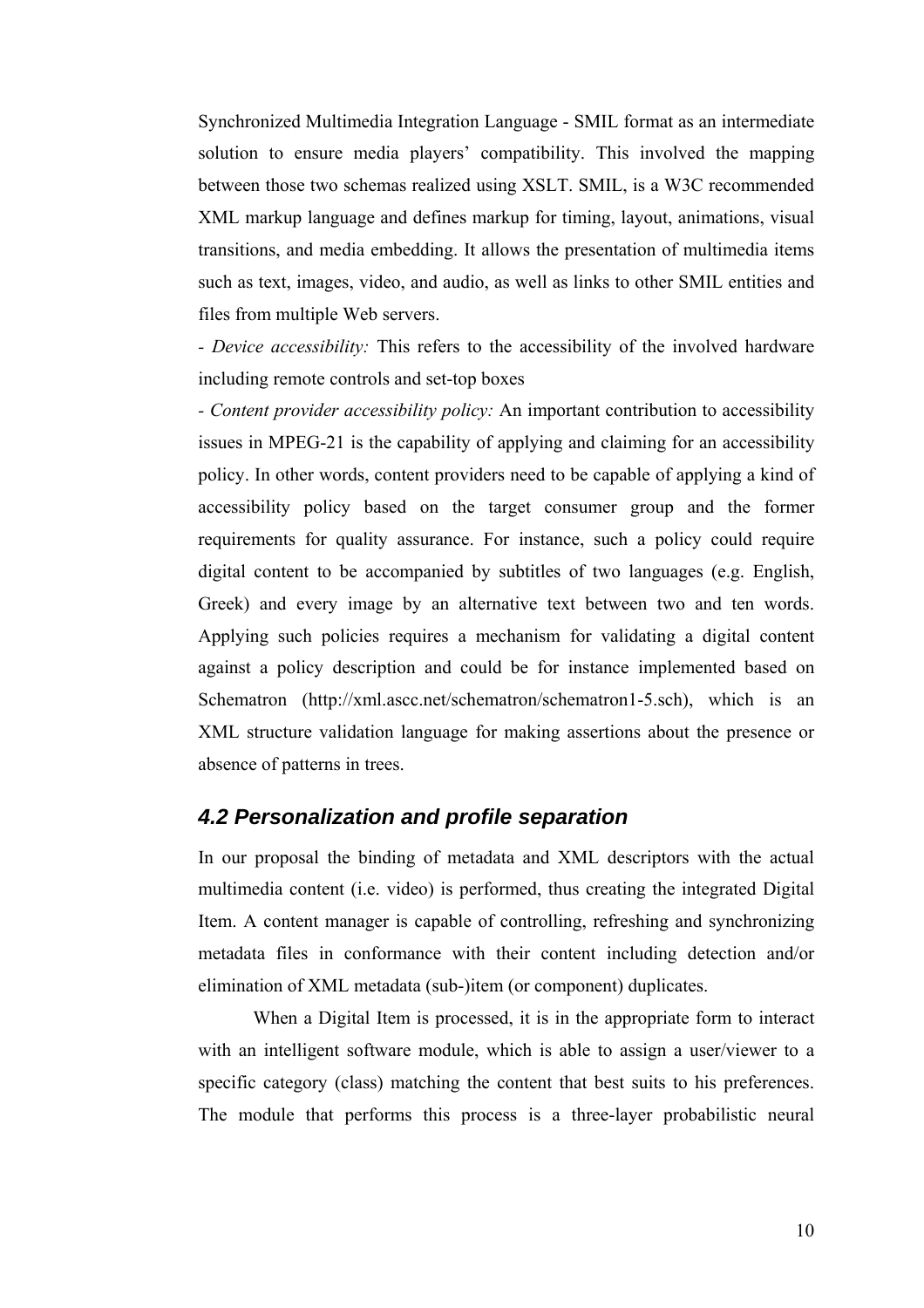network, which is properly trained and capable of classifying user profiles according to a selected taxonomy of profiles. User preferences and activities (browsing behaviour etc.) are implicitly gathered through the user's interaction with the system itself. The architecture that performs content personalization is illustrated in Figure 4. On one hand, personalization augments interaction properties, allowing users to browse programs much more efficiently according to their preferences. On the other hand, it also enables to build social networks that can improve the performance of current IPTV systems considerably by increasing content availability, trust and the realization of proper incentives to exchange content.



DI Content and XML Descriptors

**Figure 4.** Profile separation joined with an artificial intelligence system for content personalization

Profile separation is achieved through an artificial intelligence classifier, examining content and XML descriptors. The software module that performs this action is a three-layer Probabilistic Neural Network (PNN). This type of neural networks combines some of the best attributes of statistical pattern recognition and feed-forward neural networks. PNNs are the neural network implementation of kernel discriminate analysis and were introduced into the neural network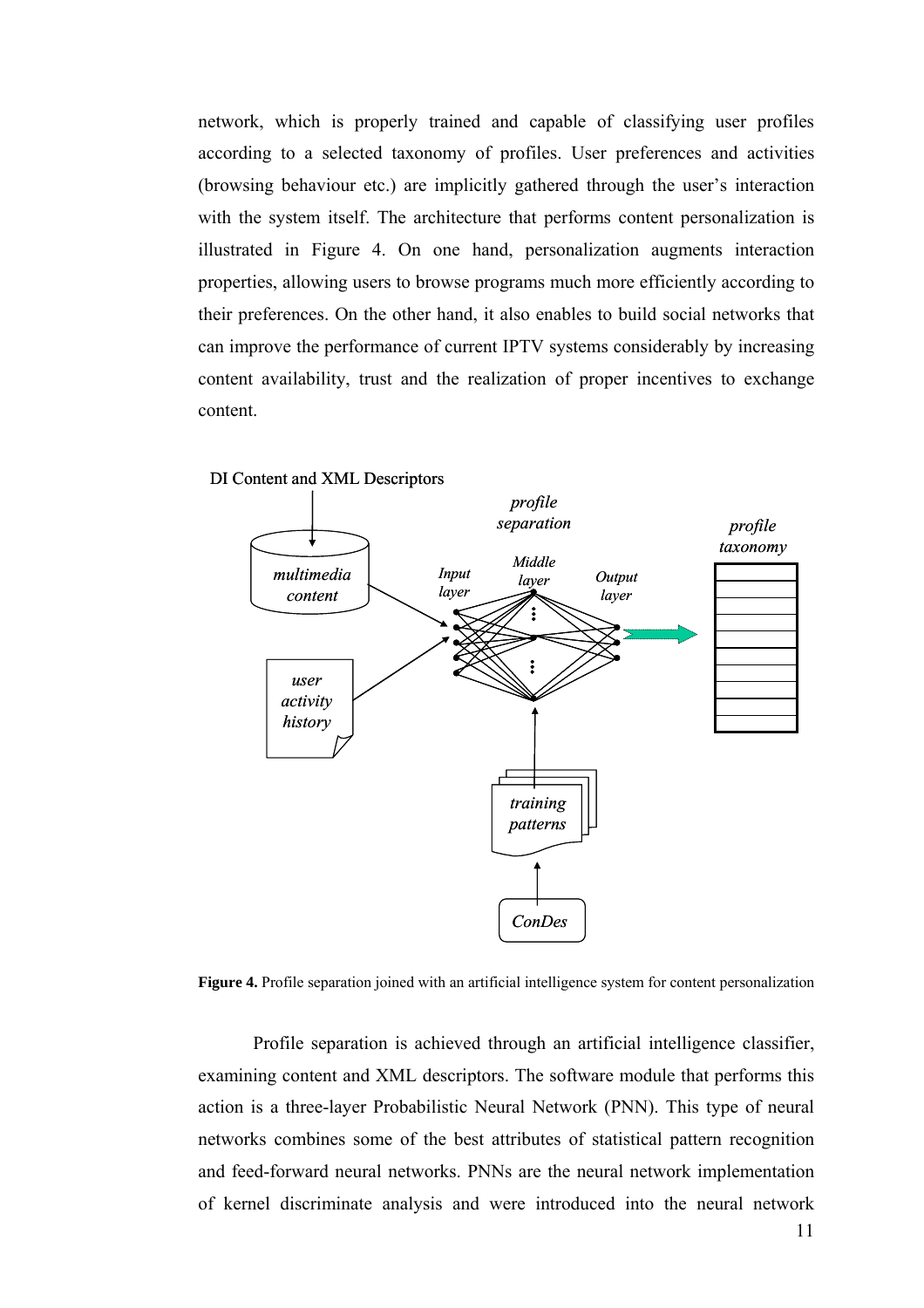literature by Donald Specht [20]. A useful characteristic of such a kind of neural networks is that they present very short training times, which makes them suitable for real-time systems, in contrast to larger memory requirements and slower execution speed for prediction of unknown patterns compared to other types of neural networks [21]. A probabilistic neural network uses a supervised training set to develop distribution functions within a pattern layer. These functions, in the recall mode, are used to estimate the likelihood of an input feature vector being part of a learned category, or class. The learned patterns can also be combined or weighted, with the a priori probability of each category, to determine the most likely class for a given input vector. If the relative frequency of the categories is unknown, then all categories can be assumed to be equally possible and the determination of the category is solely based on the closeness of the input feature vector to the distribution function of a class.

Probabilistic Neural Networks contain an input layer, with as many elements as there are separable parameters needed to describe the objects to be classified as well as a middle/pattern layer, which organises the training set so that an individual processing element represents each input vector. Despite the fact that PNN and other radial-base neural networks actually suffer more from the "curse of dimensionality" than other linearly-based neural networks, if the number of the input nodes is properly chosen, then the specific problem would not appear [21]. We particularly took under consideration that issue, by satisfying that the ratio of the pattern versus the input layer should be greater or equal to ten. Finally, they have an output layer also called summation layer, which has as many processing elements as there are classes to be recognised. Each element in this layer is combined via processing elements within the pattern layer, which relate to the same class and prepares that category for output.

A numerical example regarding the proposed PNN architecture is 8-*M*-*O*, where *M*≥80 and *O* equals to the number of predicted classes. In other words, this means that when we apply a PNN with 8 input nodes as the responsible classification features, we will avoid the "curse of dimensionality" if we use relative information from at least 80 content consumers. Table 1, depicts an instance of eight features chosen as the input nodes, where two are implicitly gathered features and the rest are explicitly given by the user. XML data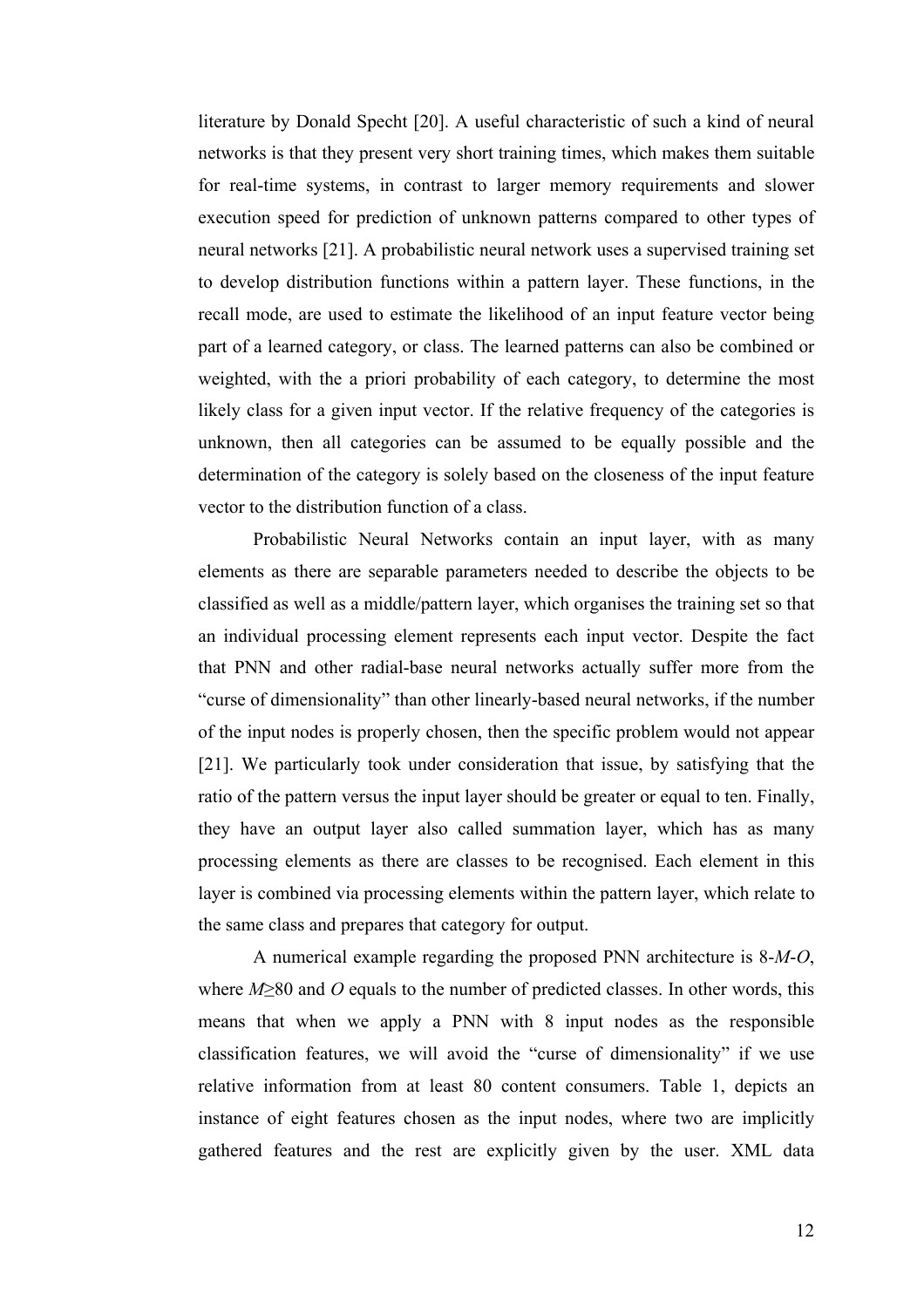| <b>INPUT NODES</b>           |                                       |
|------------------------------|---------------------------------------|
| <b>IMPLICIT DATA</b>         | <b>EXPLICIT DATA</b>                  |
|                              | $XML$ data $ltype$                    |
|                              | $XML$ data $\leq$ content rating>     |
| $XML$ data $\leq$ timestamp> | <i>IN PARAMS</i> (usage context)      |
| $XML$ data $\leq$ action $>$ | <b>OUT PARAMS</b> (layout)            |
|                              | $OUT$ PARAMS (visual – audio context) |
|                              | <b>Content Provider</b>               |

 $\langle t \rangle$   $\langle t \rangle$ ,  $\langle t \rangle$   $\langle t \rangle$ ,  $\langle t \rangle$   $\langle t \rangle$ ,  $\langle t \rangle$   $\langle t \rangle$  and  $\langle t \rangle$  and  $\langle t \rangle$  will be described in the following sections.

Table 1. Data in the input nodes

# **5 The IPTV Simulation Platform**

In the framework of a Greek National project a simulation platform was developed, acting as an interaction interface between a iTV architecture and the prospective viewer. A user interface prototype has been implemented to enable users to effectively browse, search, download and consume the provided multimedia content. In the case of disabled people, "effectively" means that both the content and all related accessibility services need to be accessible by the user. Such an interface is actually a sub-system of the overall system architecture as briefly presented in Figure 5, consisting of Content Descriptors created by an authoring tool, storage procedures (native XML database) and a software module that performs profile separation. As described in the previous section, the software module that performs profile separation is an artificial neural network capable of classifying digital items and user profiles based on their attributes and the user's browsing behavior, enable thus program recommendations. All procedures are performed through web services and under a flexible and distributed architecture.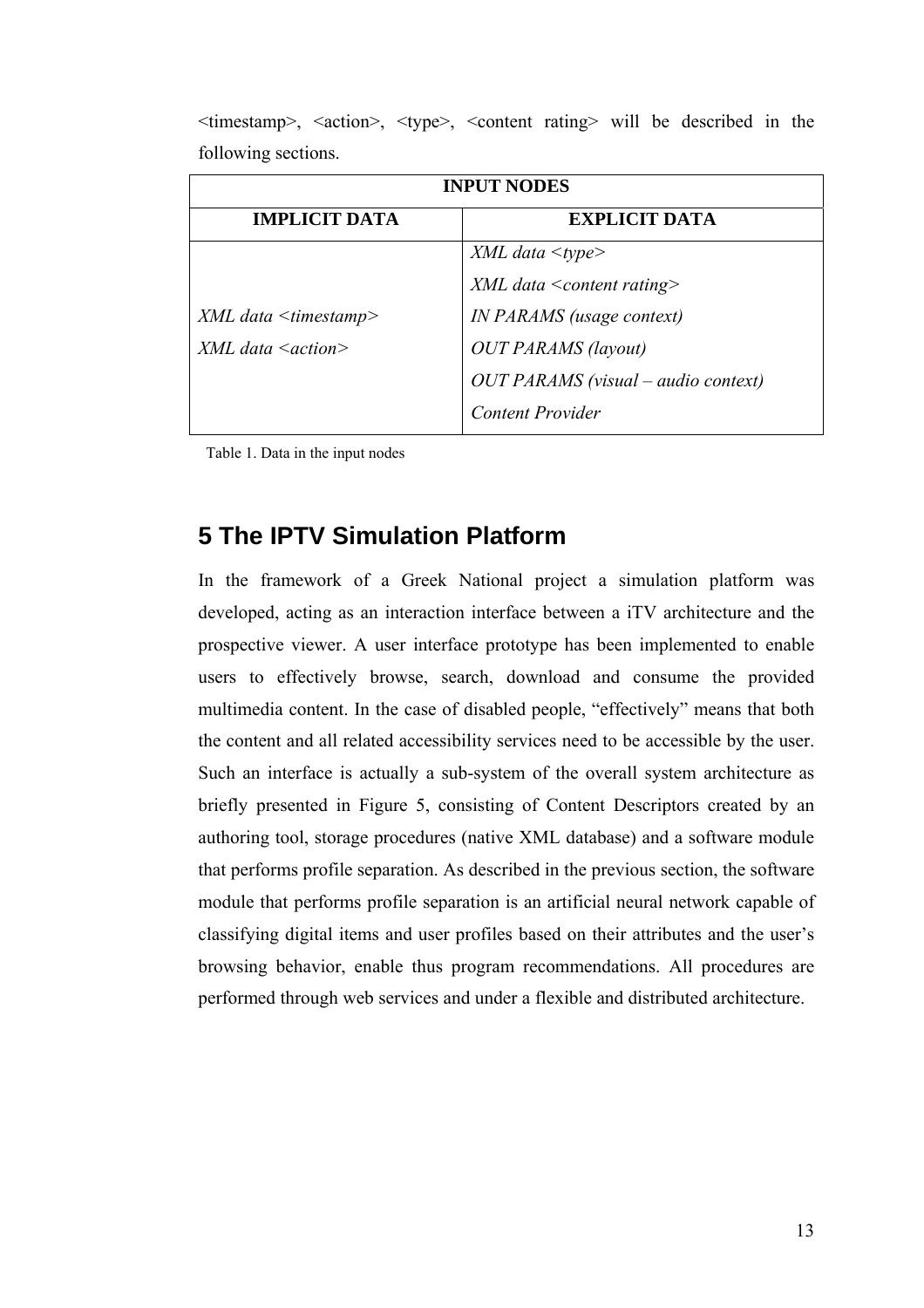

**Figure 5.** iTV adaptation architecture

#### *5.1 Design Issues*

This section describes a user interface that involves an Electronic Program Guide (EPG) simulator. It should be noted that the choice of the implementation technologies has not been straight-forward considering the plethora of available standards and technologies like MHP4, GEM-IPTV, TV-Anytime, DVB-IP, Java-TV and more. Given the requirement for incorporating networking functionality into the EPG subsystem, a Web-based approach instead of a standalone application has been adopted. This approach ensures execution of the EPG through a standard browser interface, where the main actors are the End User, the Service Provider and the Program Recommender.

The End User interacts with the interface browsing according to his personal preferences. The user's browsing behaviour is associated with XMLbased features. These XML data hold user profile information which includes personal data such as potential disabilities (hearing problems, visual impairments, etc), preferences upon the audiovisual content (e.g. sports, news, movies), browsing behaviour (interaction time intervals, navigational patterns etc.). On the other hand the Service Provider serves the End Users, informing them about the offered services as well as their availability time schedule.

Finally, the Program Recommender acts according to the decisions made by the profile separation module and the XML-based feature created implicitly by the user's browsing behaviour. In the following section we analyze the functional and interactivity requirements of the above-mentioned subsystems discussing also the solutions adopted in our prototype.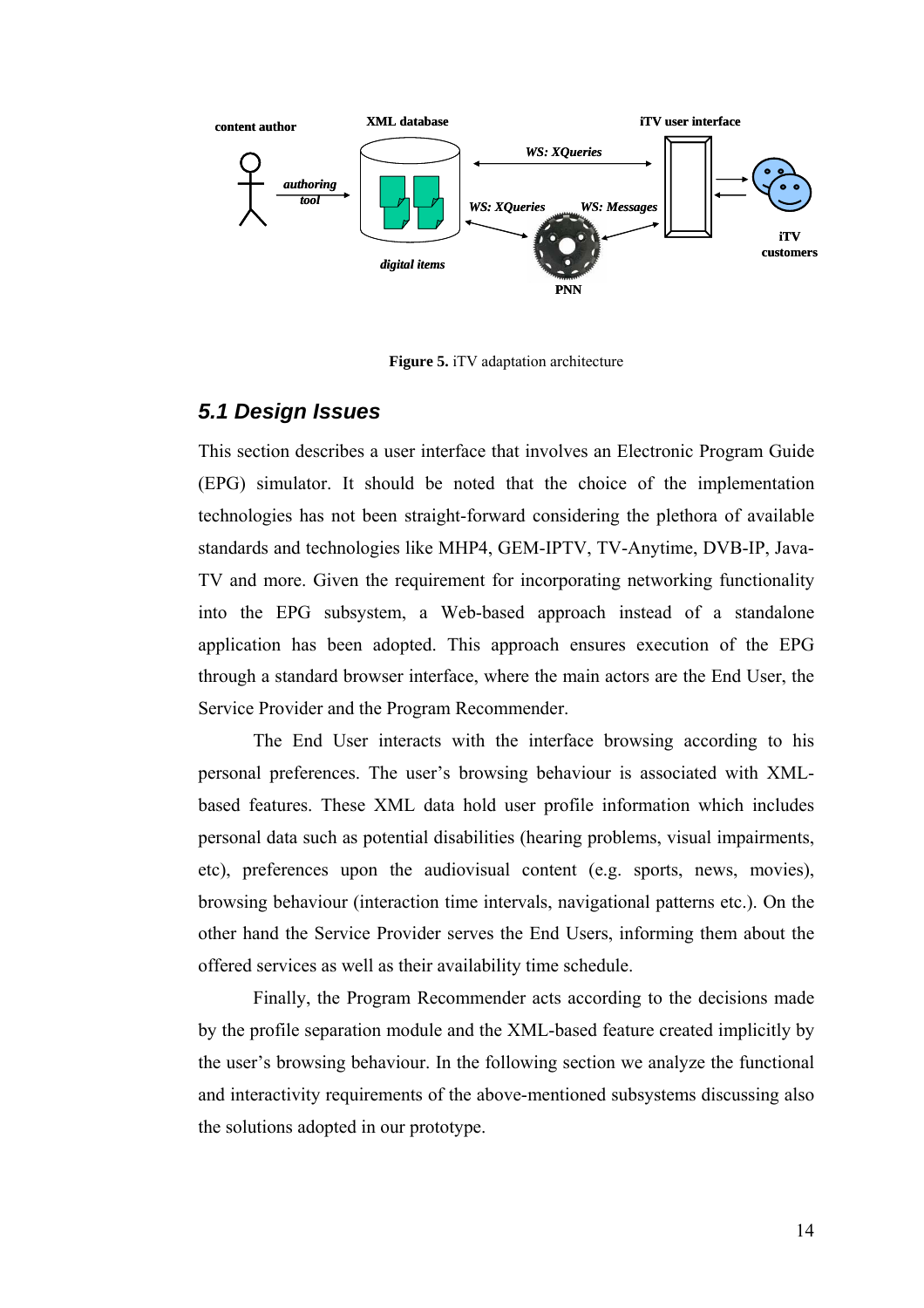#### *5.2 Implemented sub-systems*

The implemented sub-systems are the Initiator, the Adaptation engine, the Player, and the EPG. The first one is the software module that initiates all necessary procedures, providing also feedback to and from the user, either implicitly or explicitly through the Adaptation engine. Both modules record the users' actions (e.g. profile modification, starting/pausing/resuming a TV program, history records etc).

#### **5.2.1 The Adaptation Engine**

The Adaptation Engine uses a personalization algorithm that weights the relevance of the consumed content, based on the user interaction with the system. In our approach, we assume that past interaction behaviour is an indicator of the user's future interaction with the system. The construction of the personalized browsing behaviour is performed in a totally transparent way, ensuring in this way no biases. The personalized patterns are recorded and updated continuously according to the content consumed by the user (e.g. sports, news, kids movie etc), the time spent until his next interaction with the system as well according to his navigational patterns, his history and the content he consumed upon starting the Initiator. The main target is to continuously adjust the user's profile to any possible changes in respect to his navigational patterns. The stored data define behavioural patterns regarding the information explored by the user through the content consumed.

Thus, from the beginning of the session (the time the Initiator starts) we record six features, namely the session and the user IDs, the Content Provider, the type of the content consumed, the Timestamps between subsequent browsing activities and interactions as well as the actions the user made.

Every time the user consumes multimedia content, these features are written into an XML file updating in parallel the weights that define the user's confidence with respect to each of the consumed content, according to the mechanism described in the following. All these data are implicitly and explicitly gathered through the user's interaction with the system.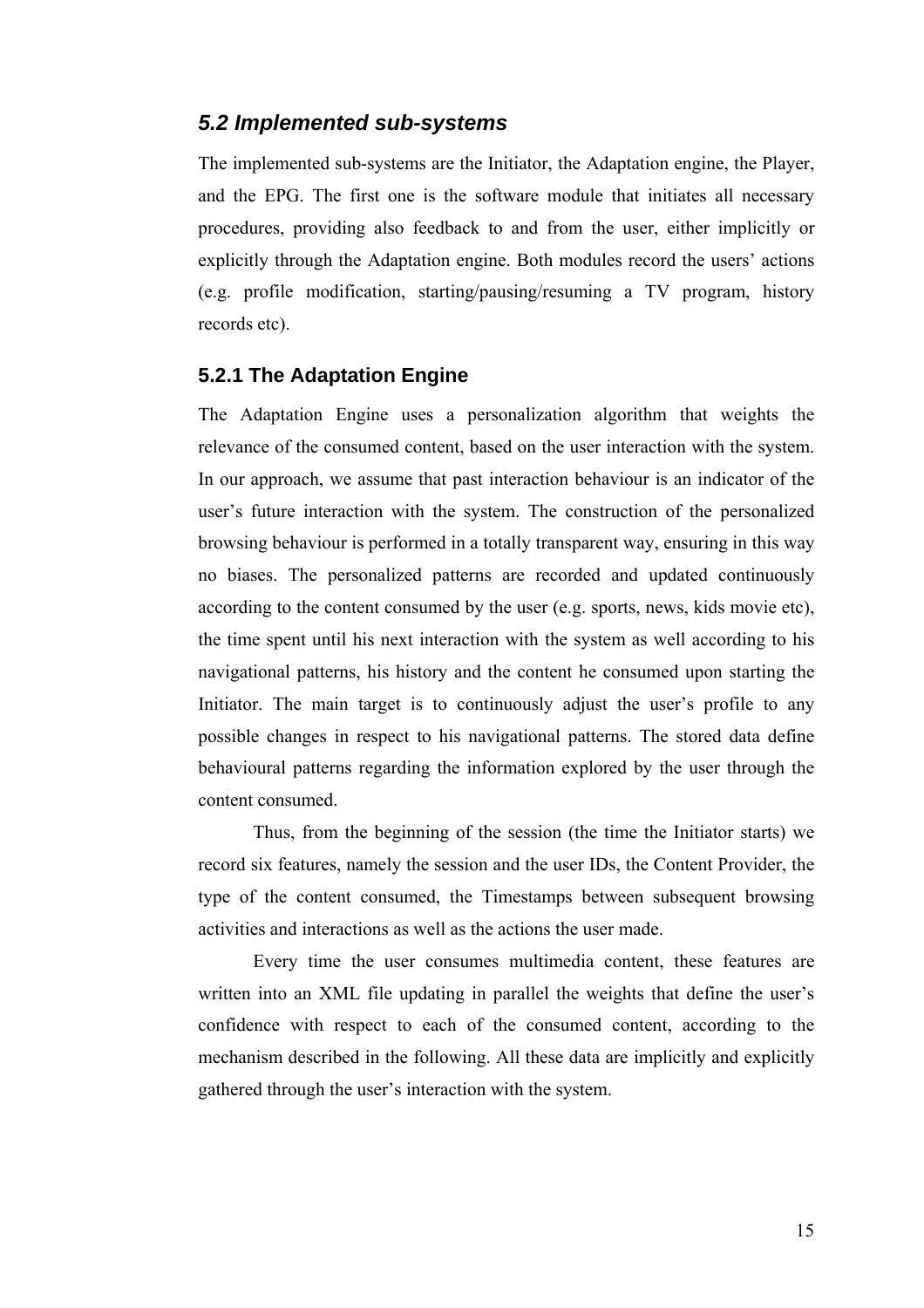

**Figure 6.** Recording interaction features

An example of the recorded XML instances file is presented in Figure 6 where a specific user (logged-on as 'damianos') inserted explicitly his preferences in the Initiator and started to consume content (interaction instance: A, timestamp *t0*). The user then decided to watch news acquired from a specific content provider (interaction instance: B, timestamp  $t_1$ ) and then switched the content to a Greek movie (interaction instance: C, timestamp  $t_2$ ) where he actually intended to rate the content. In Figure 6, values that equal from 0 up to *n* inside the parentheses, represent different user actions (value 0 represents the log-on procedure) and are enumerated in this way just for simplicity reasons.

The XML record regarding interaction instance C is illustrated in the right part of Figure 6. This instance records the session  $\leq$ session  $id$ , the user *<user\_id>*, the content type *<type>*, the Content Provider *<provider>*, the day and the time of a specific interaction instance *<timestamp>*, and finally the actions made from the user while consuming the content *<action*>. Note that in a recorded instance more than one  $\leq$  *action* > tags may appear.

The timestamp for each instance is defined by using a function similar to the PHP time() function, which is the Unix timestamp (the number of seconds since January 1 1970 00:00:00 GMT). In our approach, the time spent between subsequent interactions with the system is calculated by the difference between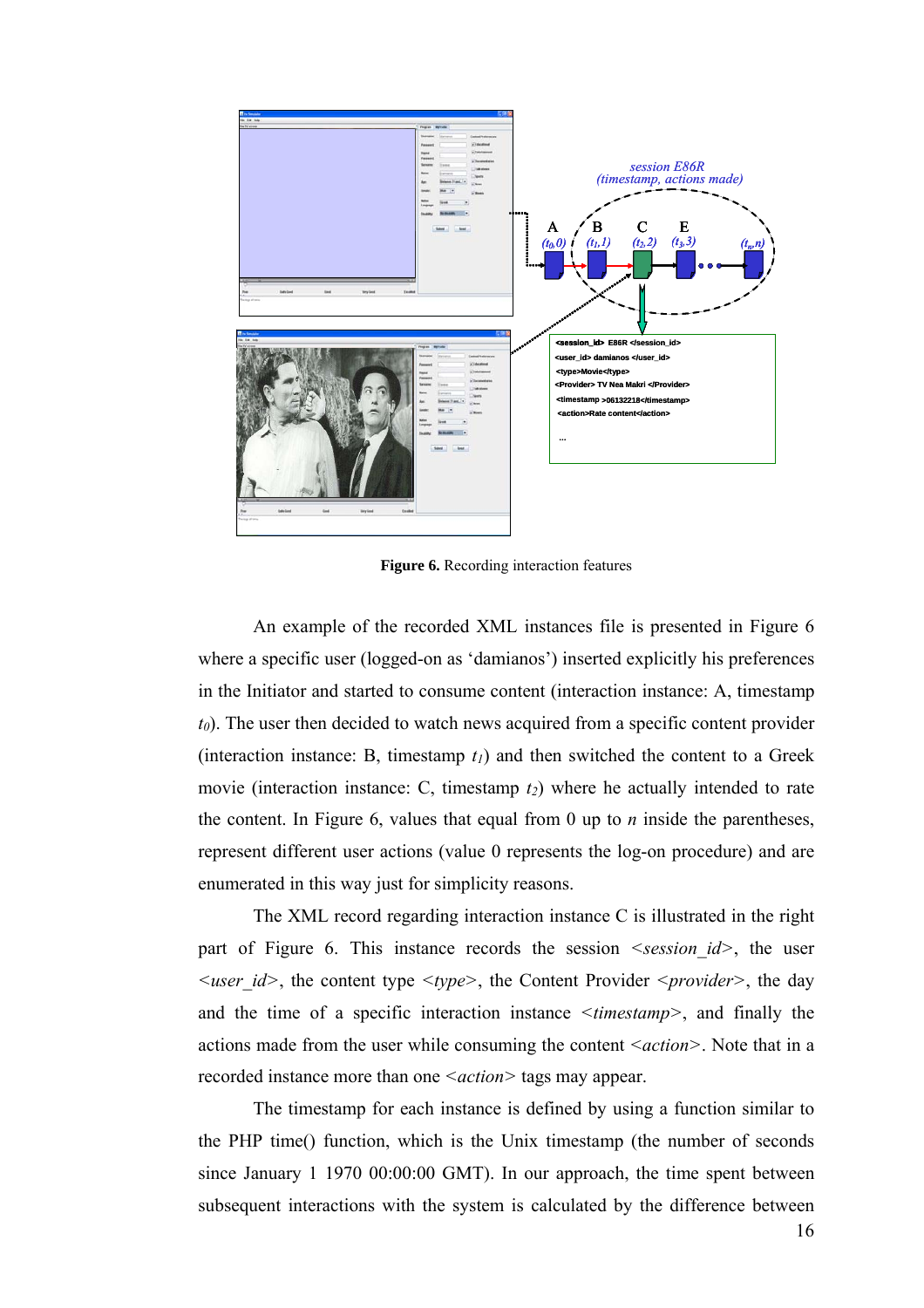subsequent recorded timestamps. Thus, in our example, the time the user spent to watch news before switching his preferences to a movie is  $(t_2-t_1)$ .

Now in order to personalize the similarity of a content consumed by a user with respect to his browsing behaviour, we used two probabilistic functions. These functions assign a probability value according to the time intervals between subsequent interactions where the user consumes content for information exploration as well as according to the number of actions made by the user until he reached the desired content. We consider that time is an important factor since the more time the user spends consuming a specific content, the more this content is possible to be relevant to his preferences.

Moreover, the time spent during a search session is modelled with a lognormal distribution. This kind of distribution was selected among others, given that this distribution fits with the results made in similar investigations (information found at http//www.mondosoft.com/SearchBehaviorWP.pdf). In this work, it was concluded that users likely desire to consume multimedia content fast and with the minimum possible effort. In other words, the user wants to avoid as much as possible to interact with the system, while he prefers to have recommendations or suggestions. Too much interactivity may end in a non userfriendly environment and may confuse the user. Since a typical behaviour of a user looks a lot like to the aforementioned pattern, we modelled the user's interaction behaviour by a lognormal distribution function, where  $\sigma$ =1 and  $\theta$ =0.5 as depicted in Figure 7(a).

 According to this model, if a user presents a rather small grade of interactivity when consuming content for a significant time interval then this user is more focused on his needs and more reliable when automatically measure his preferences, in comparison with another user who ends to consume the same content after a lot of interactivity.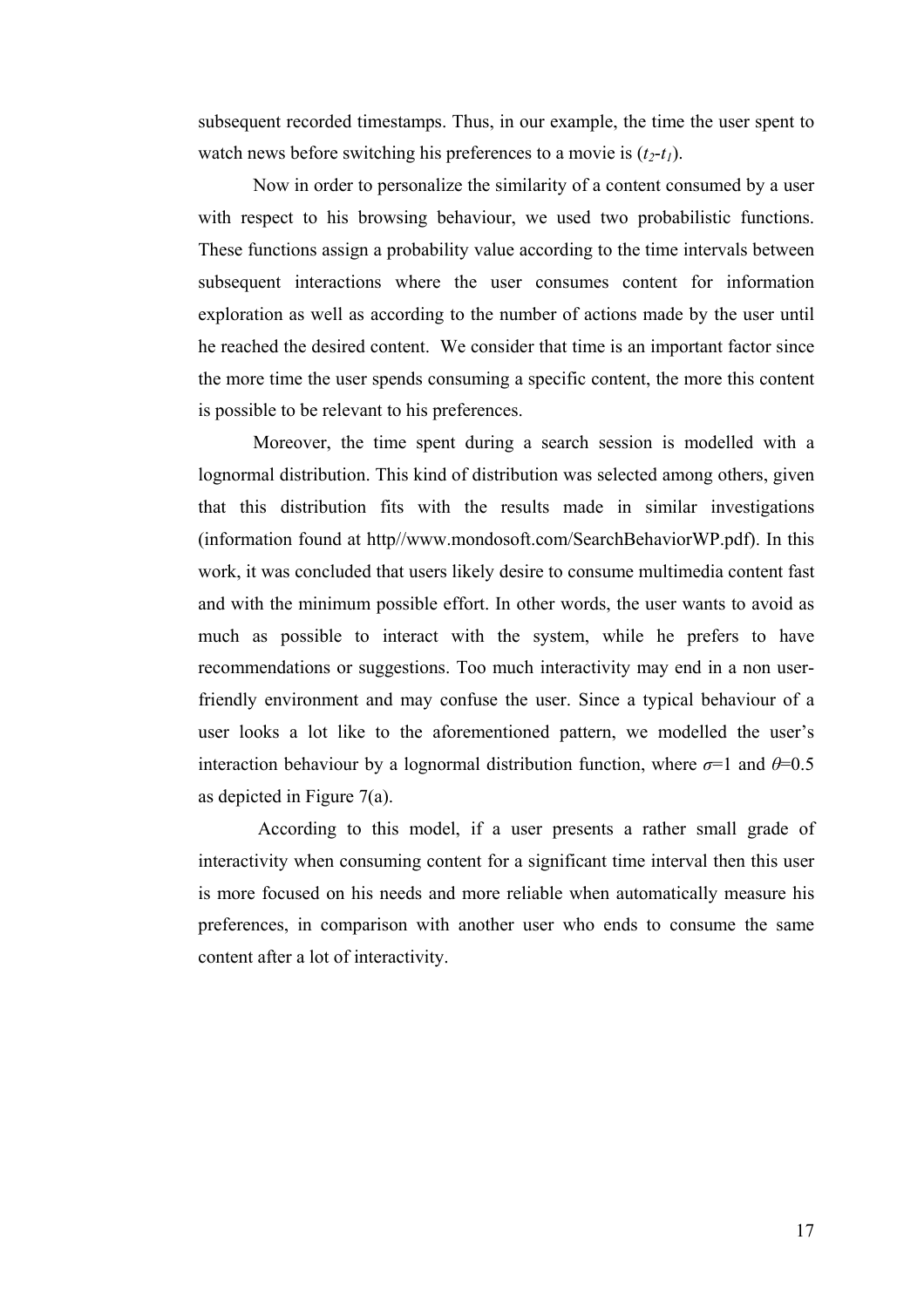

Figure 7. Distributions (lognornal/cumulative) for modeling user interaction characteristics

As far as the time spent between subsequent interactions is concerned, we again relied on the behavioural patterns described in (information found at http//www.mondosoft.com/SearchBehaviorWP.pdf). However, since time is a crucial parameter and in order to avoid biases when recording the user profile we assumed that if a user consumes a specific content for at least five minutes before interacting again with the system the selected content is highly relevant to his profile. We had to set such a threshold in order to exclude cases where the user has some intervals of inactivity and idle periods (e.g. the user has a telephone call, or he leaves from the room or gets some sleep etc.)

Thus the time spent during subsequent intervals, was modelled with a lognormal cumulative distribution function, where  $\sigma=2$ , for the interval that spans between zero and five minutes. Figure 7(b) shows an example, where according to this model, if a user spends 30 seconds for consuming a specific content and then interacts again with the system (either terminates the session), this content is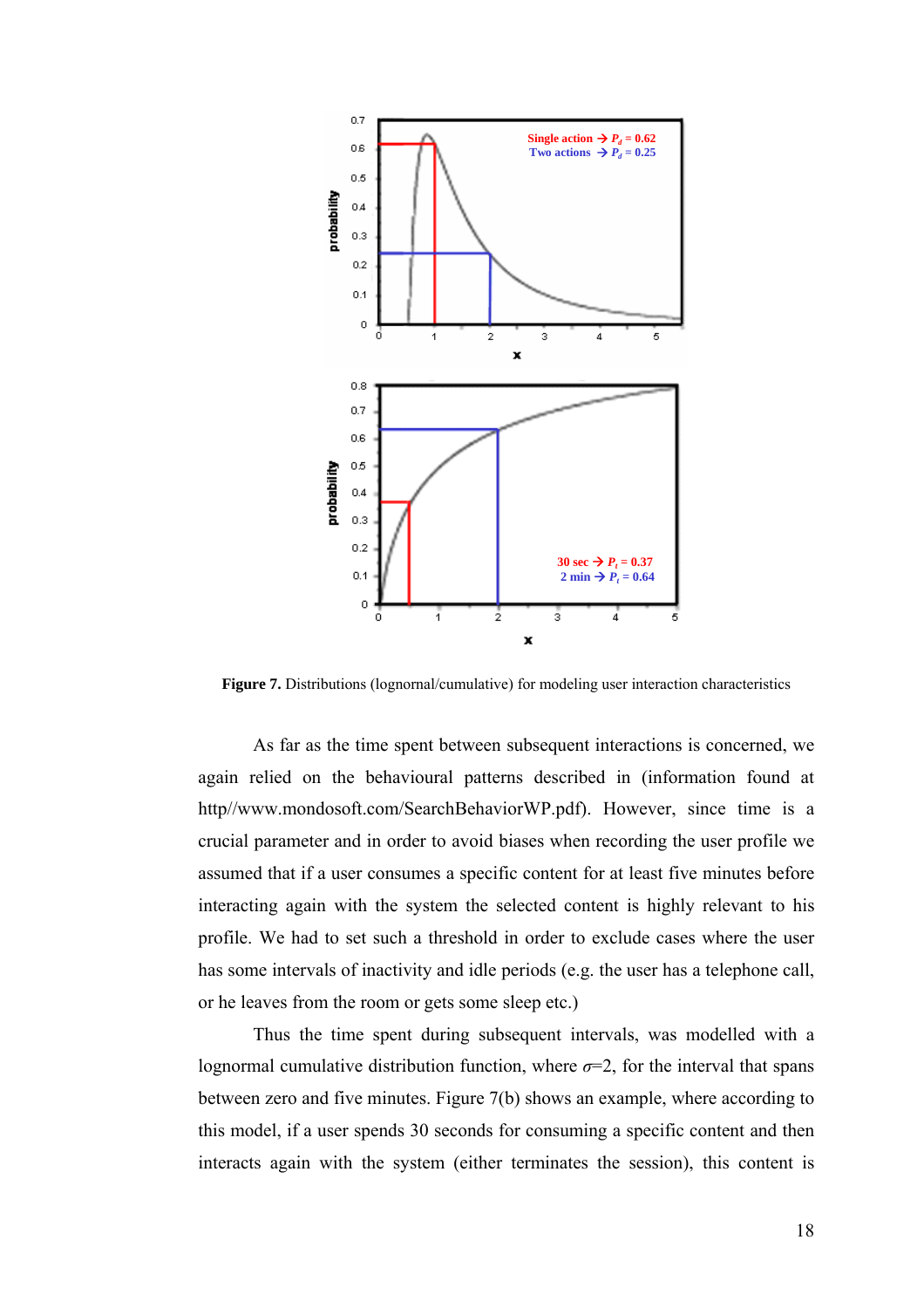expected to be 37% relevant in respect to his profile, while when he spends 2 minutes it is considered as 64% relevant.

As a session set, we define all recorded XML instances, in which the user interacts with the system after his registration in the Initiator as illustrated in Figure 6. If the user interacts *N* times with the system then *N* XML instances are recorded.

Equation 1 defines the lognormal distribution probability density function where  $\theta$ =0.5 and  $m$ = $\sigma$ =1, while Equation 2 expresses the lognormal cumulative distribution function, where  $\Phi$  is the cumulative distribution function of the normal distribution and  $\sigma$ =2. Eventually, based on these equations, we define the consumer's browsing behaviour score (*Consumer Score - ConS*) according to Equation 3, which actually defines the maximum normalised product between  $P_1$ and  $P_d$ . The reason for taking under consideration only the maximum value and not all the rest values is because in this way we noticed that we can discriminate users with different content preferences. For example a user who is particularly interested in athletics, will have a larger *ConS* value when he watches a sports game rather when he consumes other multimedia content. Parameters  $c_1$ ,  $c_2$  are used for fine-tuning purposes and their values are positive. This allows to weigh the  $ConS(t,d)$ , according to the time intervals  $t$  between subsequent interactions as well as to the amount of actions made *d* until the content consumption. Finetuning of  $c_1$  and  $c_2$  is quite important and gives the opportunity for further adjustments over individual user behaviour and over parameters *t* and *d*. However, in this paper we consider that both behaviour metrics contribute equally to the personalized score and thus the fine-tuning parameters are set equal to one.

$$
P_d(x) = \frac{e^{-((\ln((x-\theta/m))^2/(2\sigma^2)))}}{(x-\theta)\sigma\sqrt{2}\pi}
$$
 (1)

$$
P_t(x) = \Phi(\frac{\ln(x)}{\sigma})
$$
 (2)

$$
ConS(t,d) = \frac{\max[P_t^{c_1} \cdot P_d^{c_2}]}{\sum_{d=l_t=0}^{l} (P_t^{c_1} \cdot P_d^{c_2})dt}
$$
(3)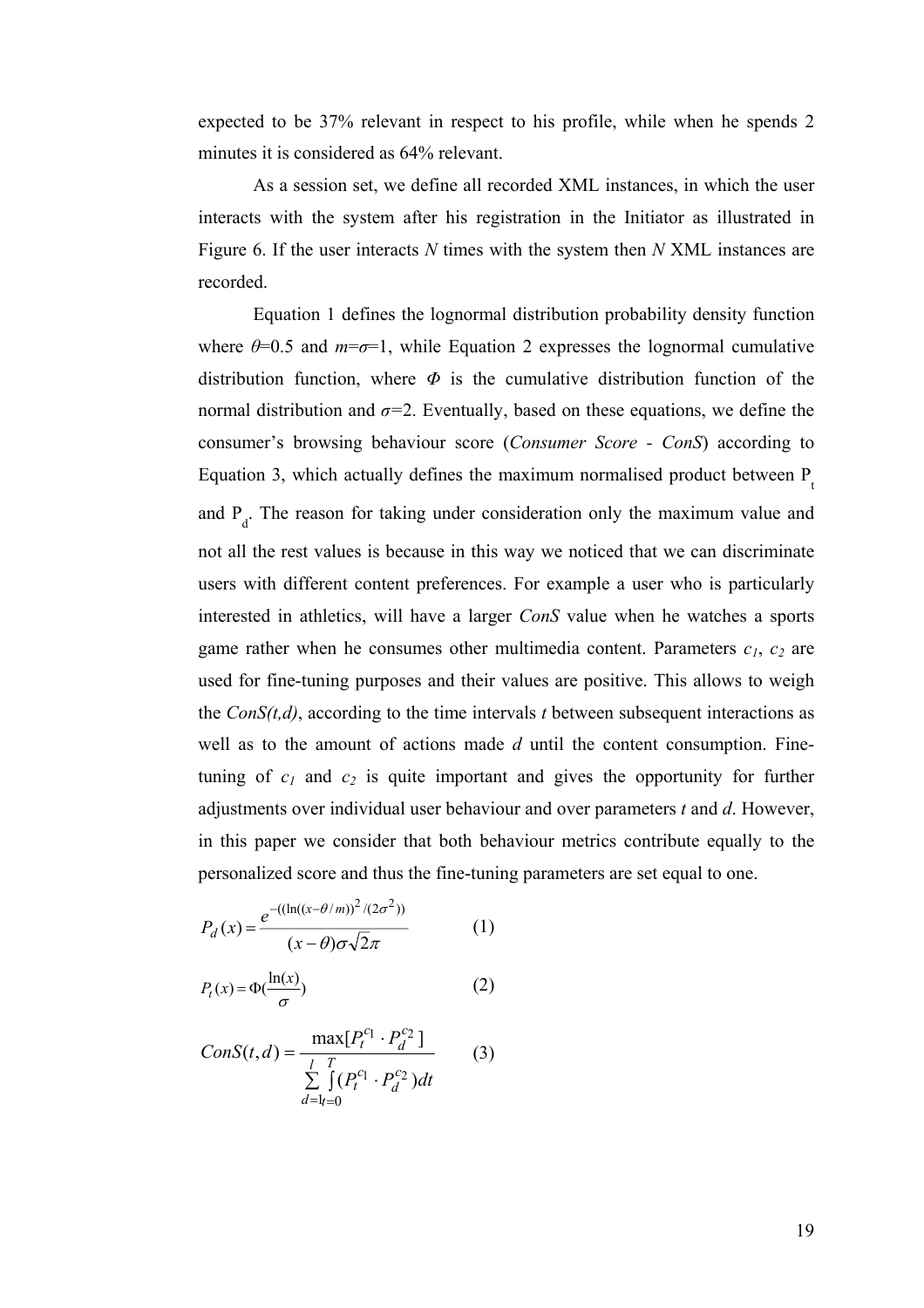#### **5.2.2 The Player subsystem**

This system reproduces Digital Items recording also the user's interaction history. The basic module used is the digital content player, which supports not only simple functionalities (play, pause, rewind, etc.), but enhanced ones, such as subtitles, audio descriptions, etc. In our work, we used the Synchronized Multimedia Integration Language (SMIL) as intermediate technology mainly since MPEG-21 Digital Item Declarations can be easily transformed to SMIL format by using XSLT transformation, ensuring thus a user-friendly and interoperable environment through open Internet/Web technologies. In our approach, the SMIL player was implemented using the QuickTime for Java API (http://developer.apple.com/quicktime/qtjava).



**Figure 8.** User interaction and recommendation

The XSLT transformation of MPEG-21 Digital Items to SMIL documents depends on the user profile, taking also into account potential user disabilities, which are stated explicitly by the user in the Initiator. The second function of the Player subsystem is the provisioning of user interaction information to the profile separation software module. As mentioned before, an XML-based description of the user interaction is first recorded in XML-based files on the client-side and retrieved by the profile separation module to enable more effective and reliable reasoning. As shown in Figure 8, the users' interaction history and the TV programs ratings posted by users that belong to the same target group of content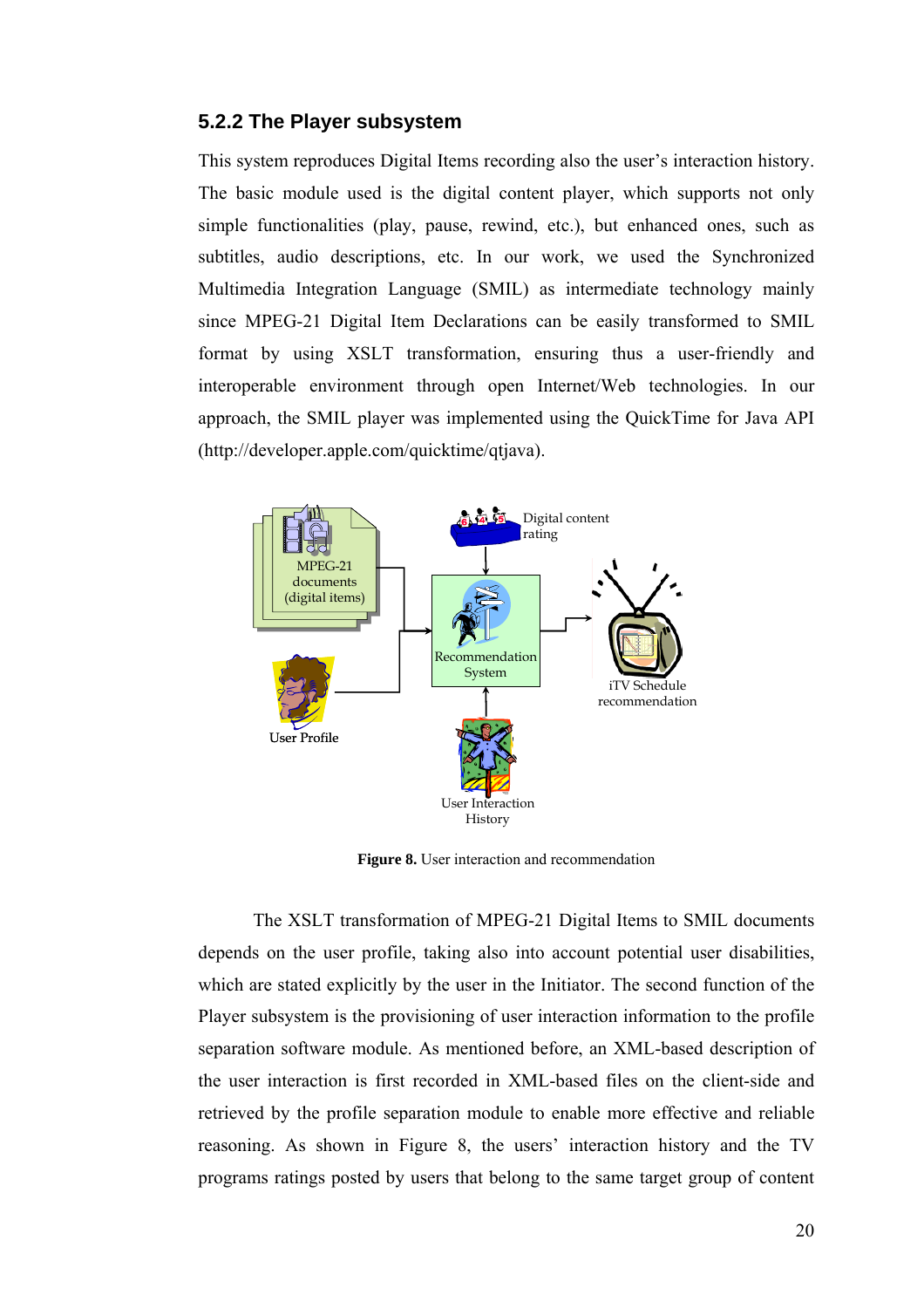consumers (e.g. people with same disabilities) constitute the input of the recommendation system.

#### **5.2.3 Electronic Program Guide**

The Electronic Program Guide (EPG) provides interaction features to the user. By using EPG the user browses, navigates and consumes audiovisual content, while it provides the interface through which an end user may personalize the audiovisual content based on his potential disabilities and/or content preferences as well as schedule a reminder for an IPTV multimedia content.

An important consideration task during the EPG development has been the representation and retrieval of the TV schedule. To satisfy this design requirement we have used TV-Anytime Programme metadata (information downloaded from http://www.bbc.co.uk/opensource/projects/tv\_anytime\_api/).

The overall functionality of the EPG has been based upon the specifications of the JAVA TV API (JSR-000927).

## **6 Evaluation**

According to the literature, the evaluation procedure is divided in five generic categories namely learnability, memorability, efficiency, effectiveness and user satisfaction [22]. However, in our approach we performed experiments in order to evaluate the usability of the interactive platform in terms of efficiency, effectiveness and learnability, mainly with kids and people with visual and hearing disabilities. Moreover, we defined efficiency as the ratio of the correctly performed user tasks, effectiveness as the time needed for the completion of the user task versus a specific threshold value (depending on the user task). Finally, we defined learnability as the improvement or not of the effectiveness due time.

#### *6.1 Experimental procedure*

The evaluation target group was consisted of thirty users. Among them, there were ten juvenile users with a specific disability (five were hearing impaired and five visually impaired). There were also ten juvenile users and ten adult users with no disabilities. As far as the gender distribution in our target group is concerned,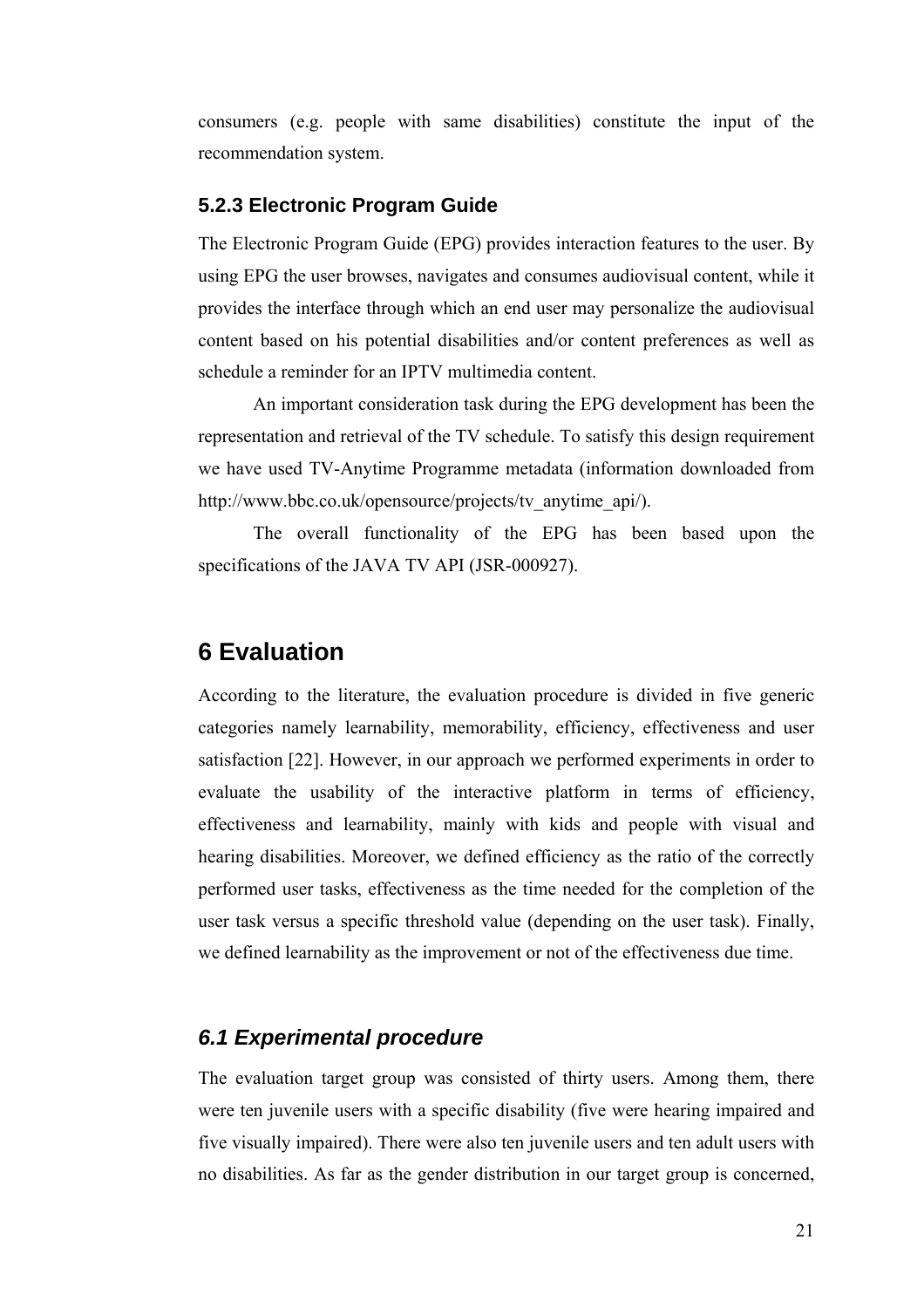there were 16 male and 14 female users. We would like to mention in this point that no user had an experience in using an interactive-based TV environment, nor there were familiar in using an EPG.

Evaluation took place in the laboratories of the Department of Cultural Technology and Communications of the University of the Aegean in Mytilene, during March and April of 2008. The evaluation users were asked to fill some questionnaires regarding demographic issues (age, gender, language, potential disability), their watching habits (how often they watch TV, if they watch TV alone or with their friends), their preferences in specific content or category (e.g. sports, science fiction films, kids movies etc). Then, the users used the EPG of our system in order to accomplish the following tasks:

- *Task 1:* Find and reproduce a specific multimedia content,

*- Task 2:* Find and reproduce a specific TV program from several Content Providers,

- *Task 3:* For a predefined time, repeat Tasks 1 and 2 for many TV programs and multimedia content, monitoring potential changes and suggestions proposed by the system through its interaction with the user.

The above-mentioned tasks were repeated twice from each user of the evaluation group. We have to note here that due to the fact that no voice function was supported in the evaluation period, the use of EPG was not fully functional for visually impaired persons. For that reason, a laboratory staff was assigned to read and announce the respective messages from the EPG, helping in that way the respective users to accomplish their tasks.

After the end of the evaluation period and the completion of all tasks, the users were asked to record their experience (e.g. how friendly was the IPTV simulation platform, how easily the user reached the desirable content, which was the most reliable service provided etc). In addition, disable people were asked to evaluate the provided services (e.g. how helpful the voice description was for the visually impaired, how descriptive the written comments were for the hearing impaired person etc). In parallel, after the end of each evaluation session, the completed questionnaires were collected and all users participated in an oral interview. Through this procedure the users expressed the experiences they had through their interaction with the platform, highlighting also potential problems and omissions from our site. We also received a valuable feedback of proposals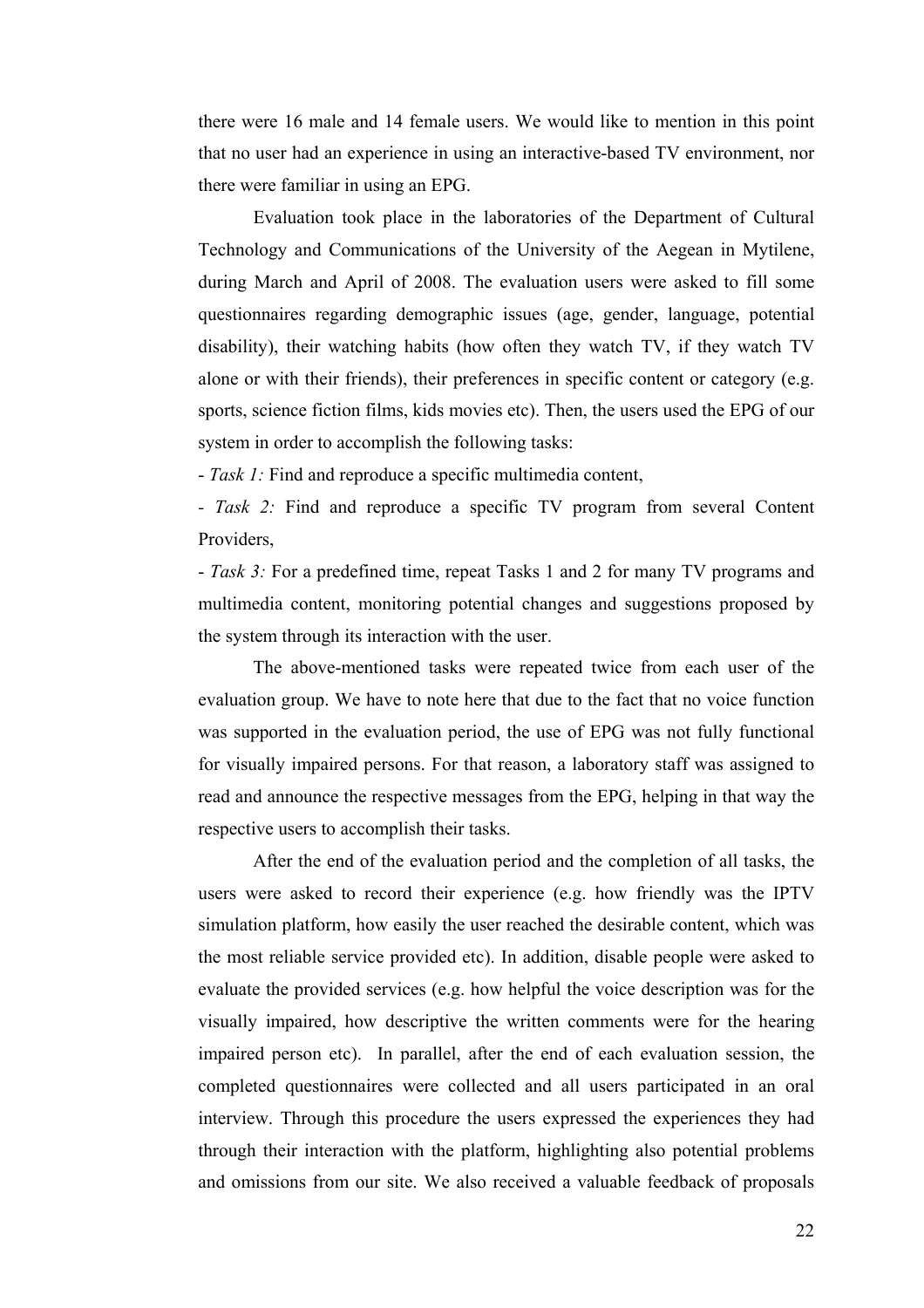for improving the services provided, or for introducing new services, augmenting in this way the proposed platform.

#### *6.2 Result analysis*

As mentioned in the previous section, we performed experiments in order to evaluate the usability of the interactive platform in terms of efficiency, effectiveness and learnability. Figures 9a, 9b, and 9c depict the effectiveness measured for user groups between 8 and 12 years old, 13 and 17 years old as well as over 18 years old. All results are in respect to the three user tasks. Through the analysis of these results, it was clear that for all users, irrespectively of their age, it was more difficult to accomplish the first two tasks (Task#1 and (Task#2), while it was not so hard to accomplish the last task (Task#3).



Figure 9. Effectiveness measurement for users between (a) 8-12 years old, (b) 13-17 years old, (c) over 18 years old.

Similarly, Figures 10a, 10b, and 10c, illustrate the efficiency measured for user groups between 8 and 12 years old, 13 and 17 years old as well as over 18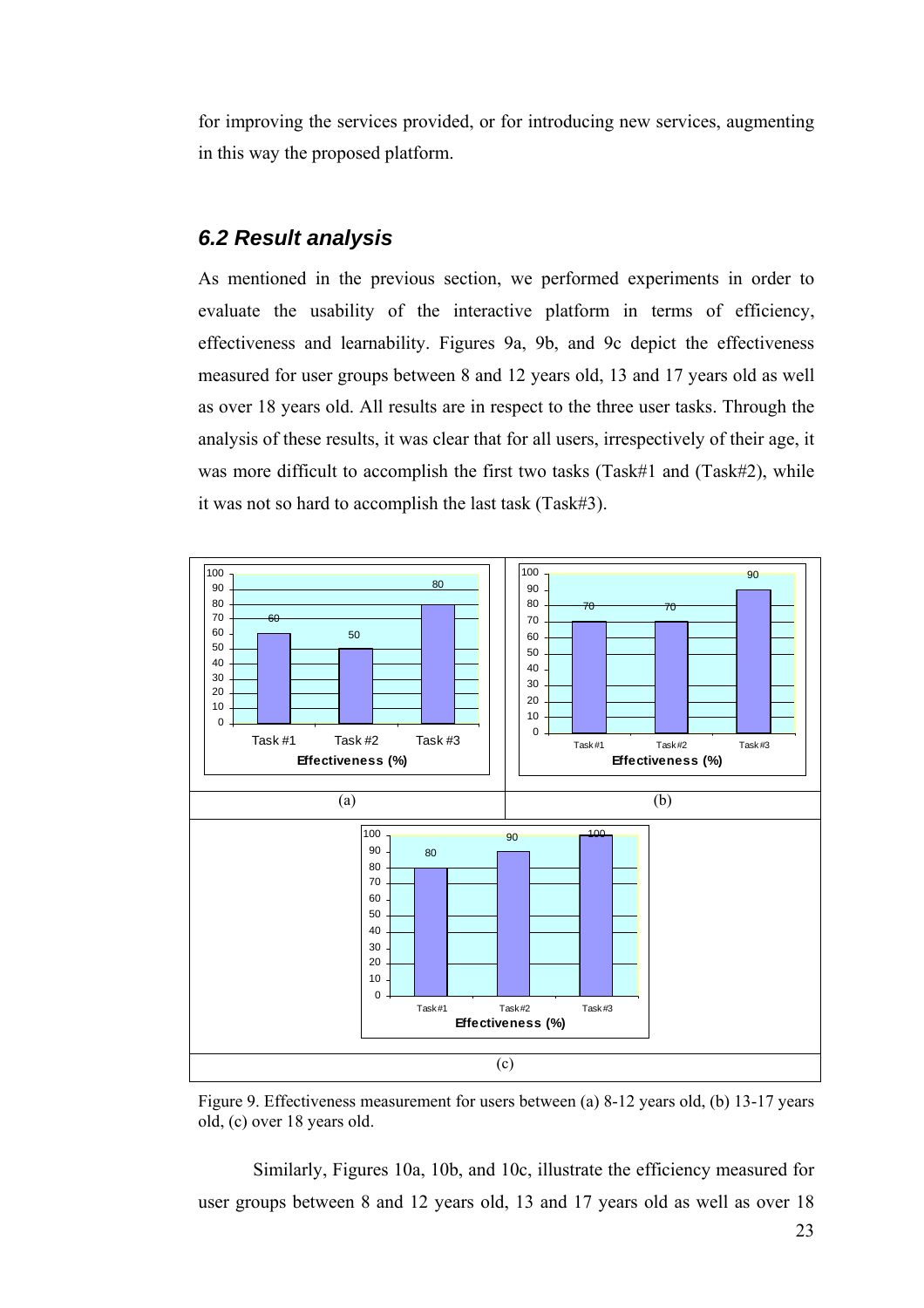years old, in respect to the three user tasks. In accordance to the previously results, we observed that the older the user, the higher the measured efficiency level of the accomplished task was. In other words, this means that the task was accomplished faster in respect to a predefined threshold time. However, there was an exception regarding the second task (Task#2) and for the ages between 13 and 17 years old. In that case efficiency was measured at lower levels (32%) in comparison to the previous aging class of users (37%).



Figure 10. Efficiency measurement for users between (a) 8-12 years old, (b) 13-17 years old, (c) over 18 years old.

Finally, Figures 11a, 11b and 11c depict the learnability levels (in percentage) between the same user groups and for the three accomplished tasks. It was worth noticing that all aging groups presented a significant improvement in terms of the efficiency levels, when dealt with the same tasks.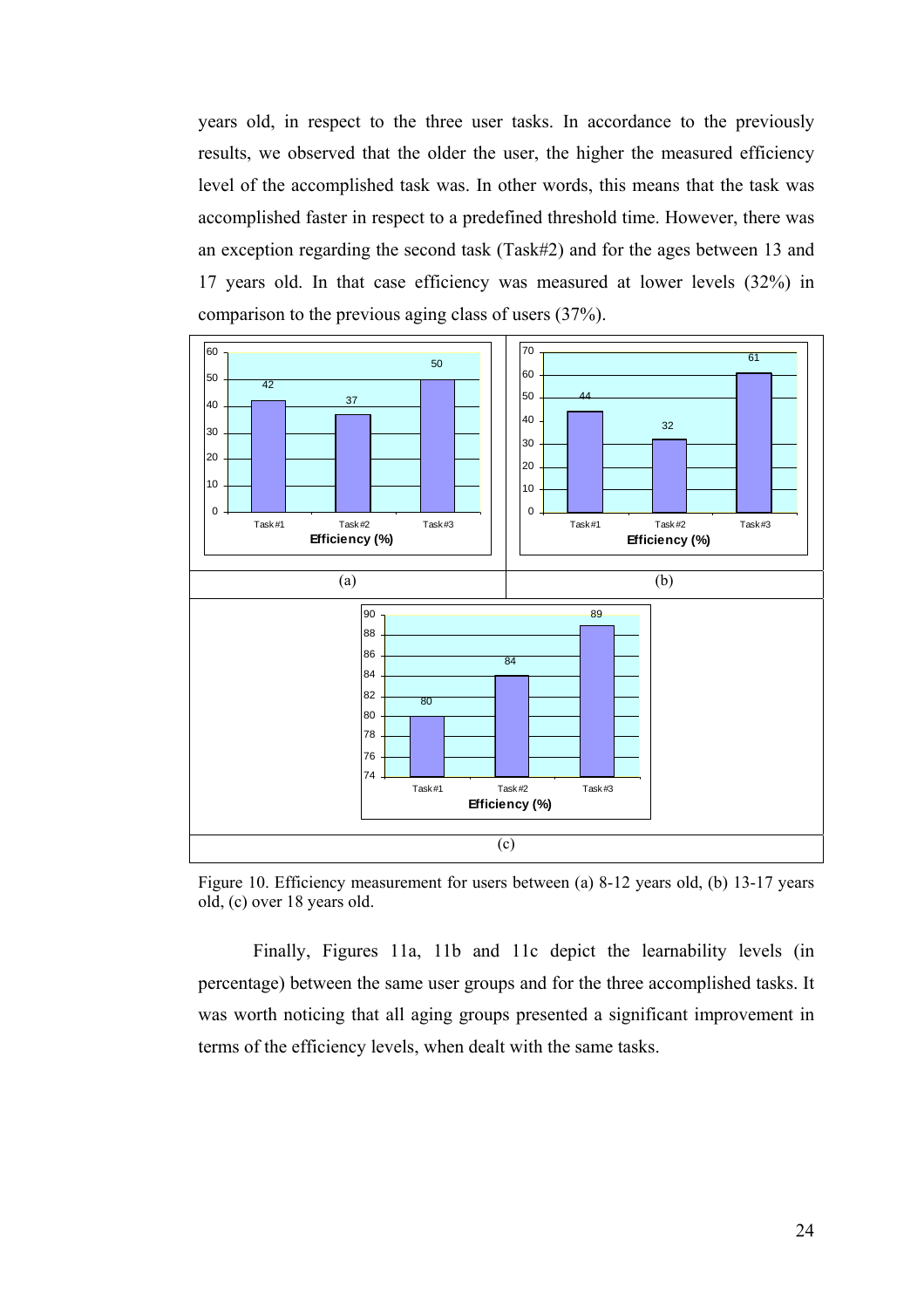

Figure 11. Learnability measurement for users between (a) 8-12 years old, (b) 13-17 years old, (c) over 18 years old.

In parallel to all the above quantified metrics, the users also evaluated the proposed IPTV platform according to the following quality metrics:

*- User satisfaction:* how satisfied the users were after their interaction with the platform,

*- Simplicity:* how user-friendly the platform was,

*- Comprehensibility:* how easy the user understands messages and suggestions provided by the system,

*- Perceived usefulness:* up to what level the application accomplish its goals,

*- System adaptability:* how the systems adapts to the users' needs and preferences.

Since all these metrics were not easily quantified, the quality evaluation derived from the oral interview of all users, after the end of each evaluation session. Some positive comments and suggestions for further improvement are described in the next section.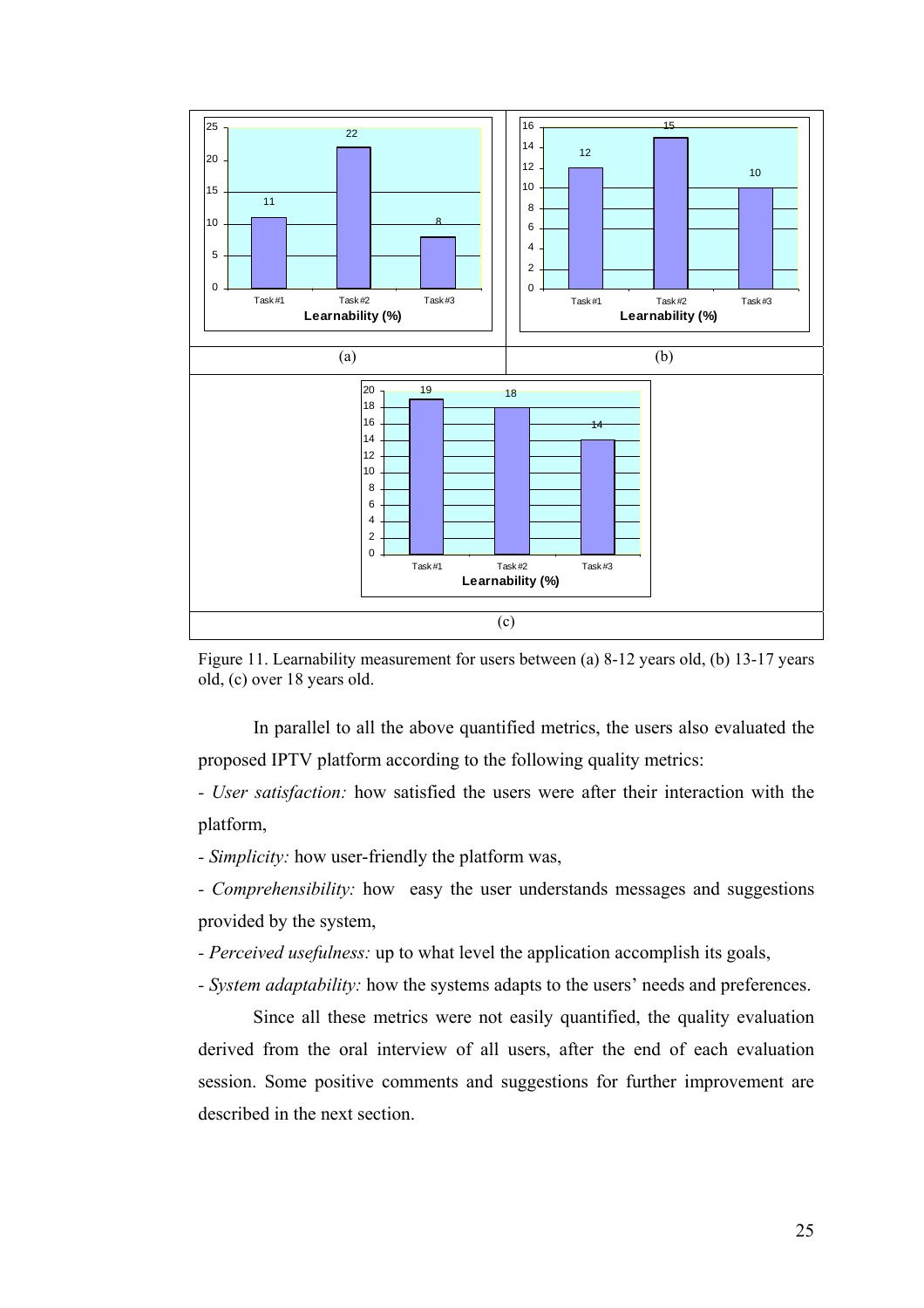## **7 Conclusions – Future Work**

Towards adaptive and personalized multimedia content delivery in interactive TV environments many proposals and approaches have been discussed. This paper describes a system that takes advantage of explicit and implicit information through the users' interaction in IPTV environment. The "heart" of the system is the Adaptation Engine, which uses a personalization algorithm that weighs the relevance of the consumed content, based on the user interaction with the system.

 The Adaptation Engine works not only for individual users but also reflects the profile groups of similar users and/or users with disabilities, thus decreasing the time needed for matching user patterns and profiles when forming a recommendation. This system works in conjunction with a simulation platform, acting as an interaction interface between the Internet TV architecture and the prospective viewer, providing interactivity through metadata and adaptation.

As far as the evaluation is concerned we ended up with some very positive comments, which encouraged us to continue and improve our work. Generally, the evaluation group (30 users in total) interacted quite easily with our system. Moreover, the hearing and visually impaired users evaluated as a positive point the fact that the suggested programs and multimedia content are accompanied by the necessary access and navigation services. Further positive comments derived from the oral interview were the following:

- Most users, who were quite familiar with basic use of computers and Internet navigation, rated the proposed EPG as a user-friendly application, with easy-touse and learn functions.

- After subsequent log-ins and content reproductions, the majority of the users observed that the proposed suggestions and recommendations created a program list, which was quite relevant in respect to their preferences.

- Hearing impaired users found the functions of EPG easy to use, and their services (subscripts instructions) very helpful.

On the other hand, limitations appeared, mainly in some assistive services provided to disable users. Moreover, some hearing impaired users suggested that it would be better if the sign language, used in many provided services, was replaced by subtitles. This is because many hearing impaired users do not efficiently know the sign language. In addition, they mentioned that they felt "uncomfortable" when they consumed content with other persons who do not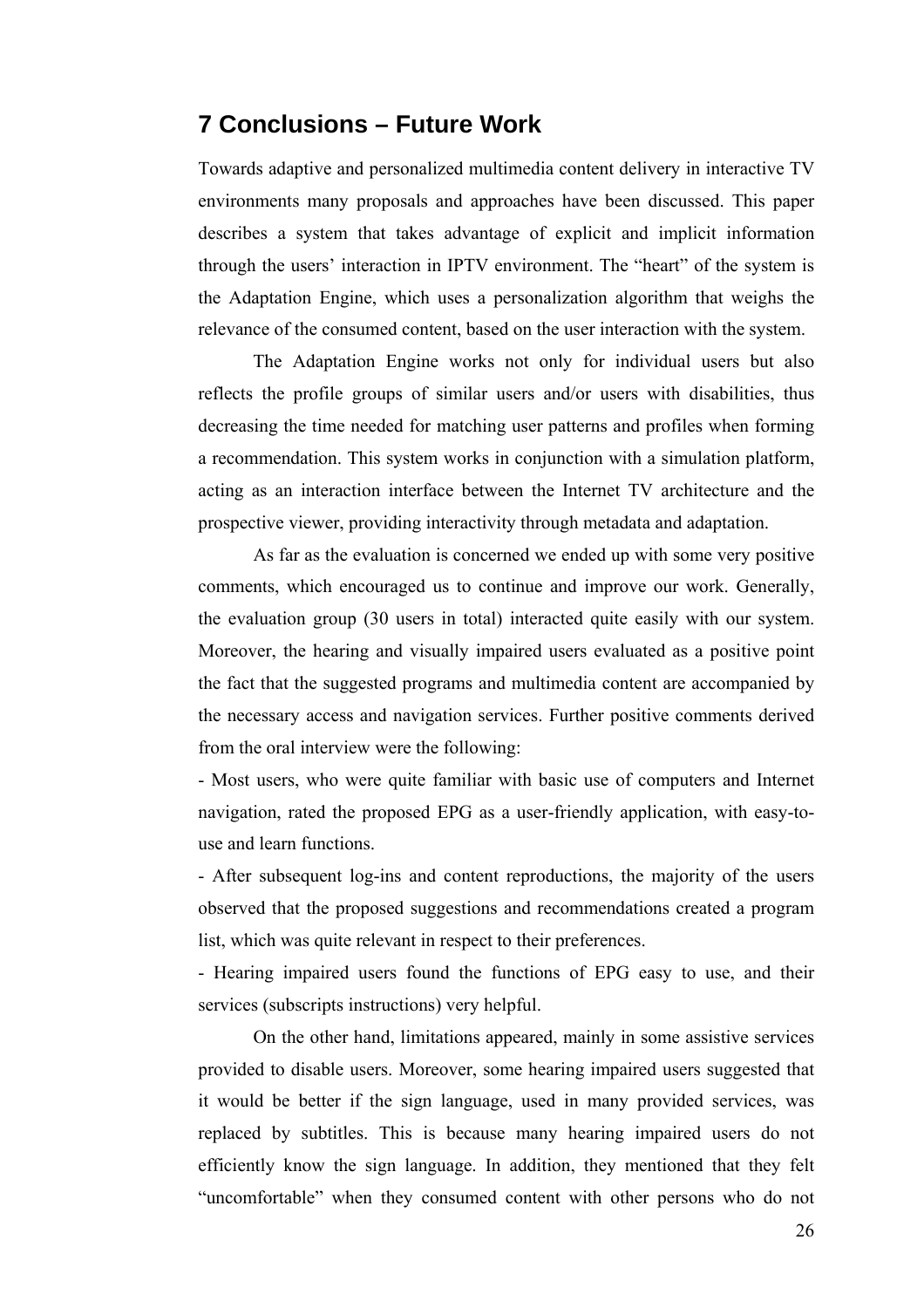have hearing problems, and the assistive service was the sign language instead of subtitles. Finally, through the oral interviews we got an excellent feedback with many proposals and suggestions from the users for further improving our IPTV platform. Thus, future work includes:

- No CRID usage. CRID (Content Reference Identifier) stands as a TV-Anytime metadata allowing the user to locate and refer to content regardless of its location, whether on a particular broadcast TV channel at a specific date and time, or on a file server connected to the Internet. Although, we believed that this kind of metadata enhance our approach, it seemed that made our system more "heavy" and less user-friendly.

- The proposed TV program list should not appear automatically during the content reproduction, but only upon the user request.

- Provide different assistive information regarding the program category (e.g. news, sports, movies).

- Enhancing our approach including a Voice Server and a Text-to-Speech (TtS) engine in our architecture. The voice server will be the component responsible for the transformation of textual information to audio format and vice versa. The TtS engine will receive any text through VoiceXML files, transform it into synthetic speech and send it for reproduction in our IPTV platform.

# **8 Acknowledgments**

This work was supported by the General Secretariat of Research and Technology (Project "Software Applications for Interactive Kids TV-MPEG-21", project framework "Image, Sound, and Language Processing", project number: EHΓ-16). The participants are the University of the Aegean, the Hellenic Public Radio and Television (ERT) and Time Lapse Picture Hellas.

# **References**

[1] ISO MPEG-7, part 8: Information technology -- Multimedia content description interface -- Part 8: Extraction and use of MPEG-7 descriptions, ISO/IEC TR 15938-8:2002.

[2] ISO MPEG-21, part1: Information technology — Multimedia framework (MPEG-21) — Vision, Technologies and Strategy, ISO/IEC TR 21000-1:2004.

[3] Marilly, E., Delègue, G., Martinot, O., Betgé-Brezetz, S.: Adaptation and Personalisation of Interactive Mobile TV Services, The Journal of The Communications Network, Volume **6**, Part 1, 33-39, (2007).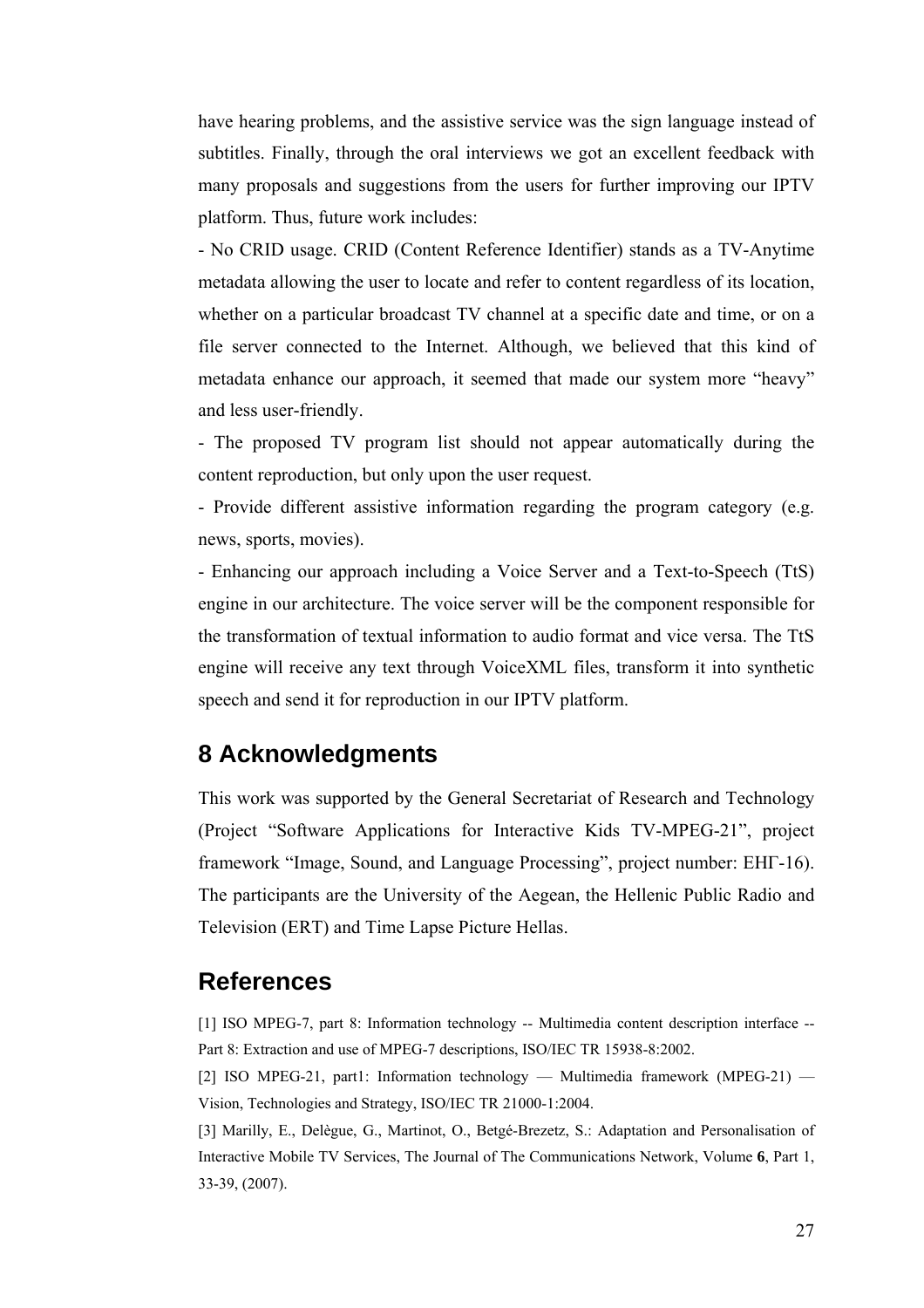[4] van Barneveld, J., van SettenInvolving M.: Users in the Design of User Interfaces for TV Recommender Systems. In: UM 2003 Workshop on Personalization in Future TV, pp. 22-26, Pittsburgh, PA, (2003).

[5] Baudisch, P., Brueckner, L.: TV Scout: Lowering the Entry Barrier to Personalized TV Program Recommendations. In: Adaptive Hypermedia and Adaptive Web-Based Systems Conference, pp. 58-68, Malaga, Spain (2002).

[6] Dix, A.J., Finlay, J.E., Abowd, G.D., Baele, R.:. Human-Computer Interaction, 2nd ed., Prentice Hall Europe, London (1998).

[7] Herlocker, J.L., Konstan, J., and Riedl, J.: Explaining Collaborative Filtering Recommendations, In: ACM 2000 Conference on Computer Supported Cooperative Work, pp. 241-250, Philadelphia, USA, (2000).

[8] Setten, M. van, Veenstra, M., Nijholt, A.: Prediction Strategies: Combining Prediction Techniques to Optimize Personalization. In: UM 2002 Workshop on Personalization in Future TV, pp. 23-32, Malaga, Spain (2002).

[9] Smyth, B., Cotter, P.: A personalised TV listings service for the digital TV age. Knowledge-Based Systems, Vol. **13**, 53-59 (2000).

[10] Cotter, P, Smyth, B.: PTV: Intelligent Personalised TV Guides, In: 12th Innovative Applications of Artificial Intelligence (IAAI-2000) Conference, pp. 957-964, Austin, TX, USA, (2000).

[11] Ardissono, L., Portis, F., Torasso, P., Bellifemine, R., Chiarotto A., Difino A. Architecture of a System for the Generation of Personalized Electronic Program Guides, In: UM 2001, Workshop on Personalization in Future TV, Sonthofen, Germany, (2001).

[12] Difino, A., Negro, B., Chiarotto, A.. Telecom Italia Lab; A Multi-Agent System for a Personalized Electronic Program Guide, paper presented at Workshop on Personalizationin Future TV, Malaga, Spain (2002).

[13] Kurapati, K., Gutta, S., Schaffer, D., Martino, J., and Zimmerman, J. A Multi-Agent TV Recommender, In: UM 2001, Workshop on Personalization in Future TV, Sonthofen, Germany, (2001).

[14] Buczak, A.L., Zimmerman, J., and Kurapati, K. Personalization: Improving Ease-of-Use, Trust and Accuracy of a TV Show Recommender, In: UM 2002 Workshop on Personalization in Future TV, pp. 23-32, Malaga, Spain (2002).

[15] Dimitrova, N., Zimmerman, J., Janevski, A., Agnihotri, L., Haas, A., Bolle, R., Content Augmentation Aspects of Personalized Entertainment Experience, In: UM 2003 Workshop on Personalization in Future TV, pp. 22-26, Pittsburgh, PA, (2003).

[16] Das D., ter Horst, H.: Recommender Systems for TV. In: Workshop on Recommender Systems, Madison, WI. Menlo Park, CA (1998).

[17] Riede, C., Al-Hezmi, A., Magedanz, T.: Session and media signaling for IPTV via IMS, In:

1<sup>st</sup> International conference on MOBILe Wireless MiddleWARE, Innsbruck, Austria, (2008).

 [18] Magalhaes, J., Pereira, F.: Using MPEG standards for multimedia customization, Signal Processing: Image Communication vol. **19,** 437–456, (2004).